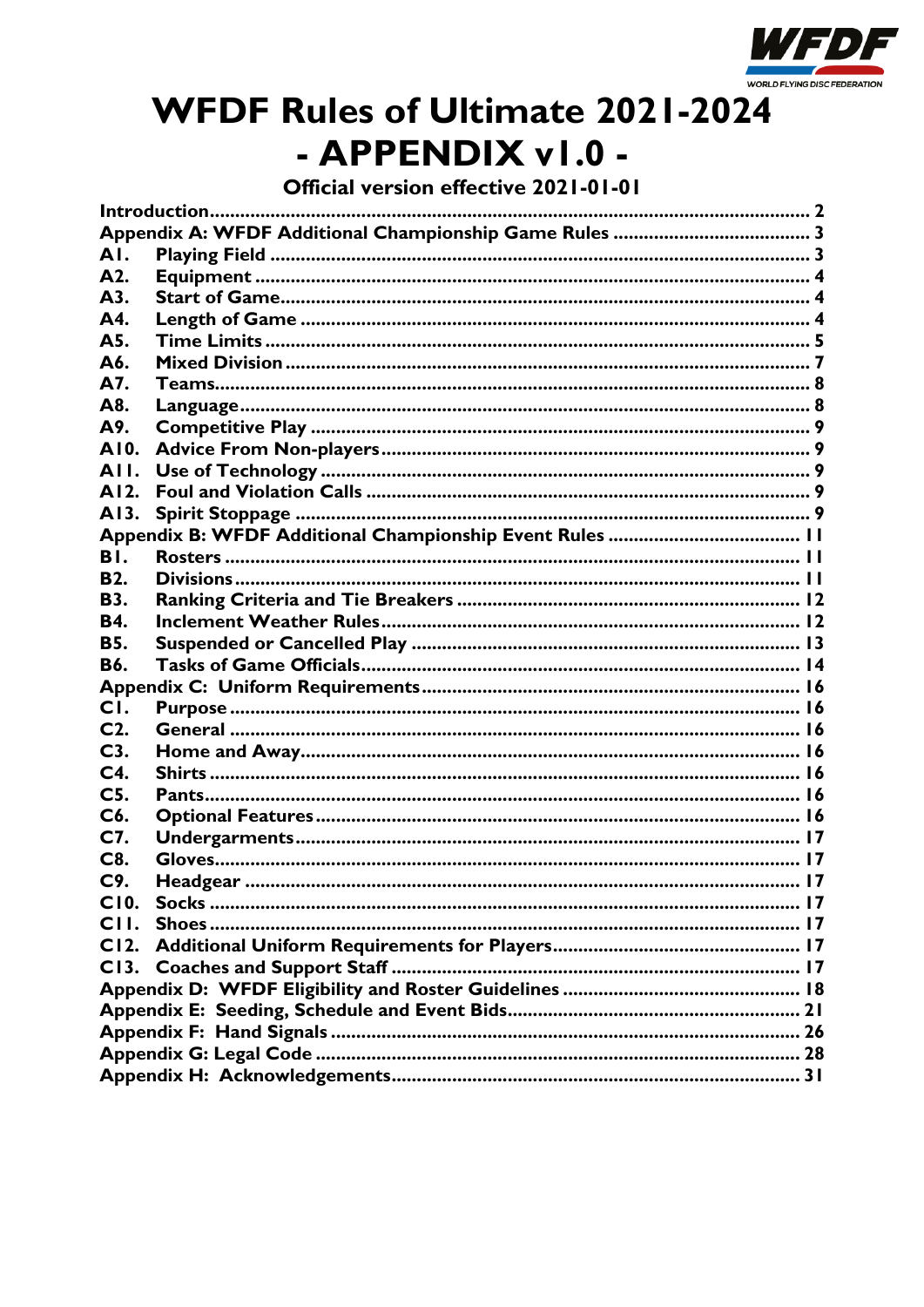# **Introduction**

The intention of these rules is to provide additions to the basic rules to create a smooth-running, spectator-friendly, well-resourced elite sports event. Where there is a discrepancy between the Rules of Ultimate and the Appendix, the Appendix takes precedence. These rules set the standard for World Flying Disc Federation (WFDF) events, but should also guide best practice for non-WFDF events. Specifically, these rules should be applied at the following events:

- World Ultimate and Guts Championships,
- World Masters Ultimate Championships,
- World Ultimate Club Championships,
- World Masters Ultimate Club Championships,
- Continental Championships (e.g. Pan-American Championships, Asia-Oceanic Championships, All Africa Championships),
- The World Games (along with other changes as mandated by WFDF and/or IWGA event hosts),
- World Under-24 Championships,
- World Junior Ultimate Championships.

For non-WFDF events, a selection or modification of these rules may be added to the basic rules of play, according to the level of resources available and the standard of play. Basic modifications for a non-WFDF event may include:

- playing surface,
- number of players,
- size of field,
- length of game, and
- field markings.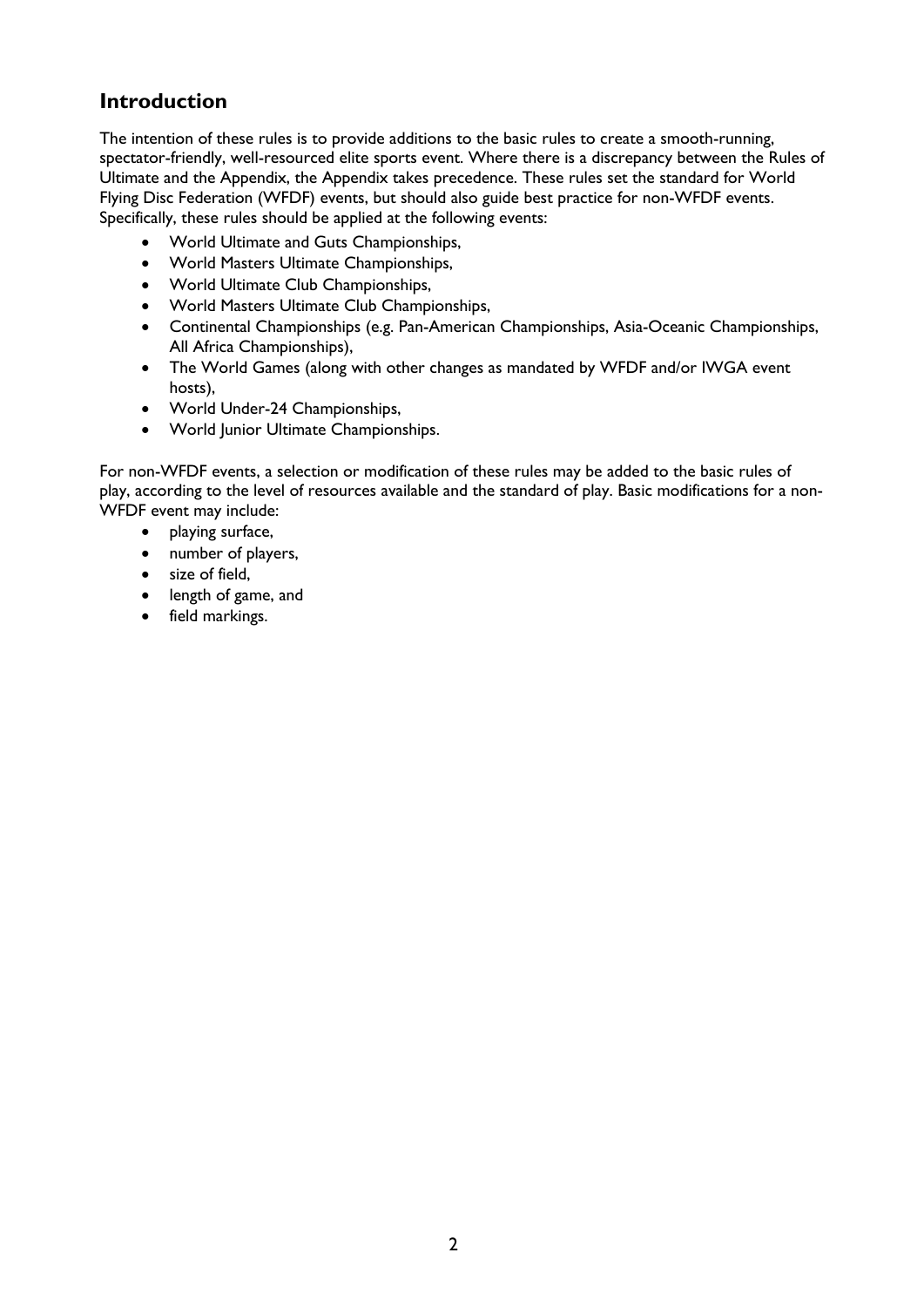# **Appendix A: WFDF Additional Championship Game Rules**

### **A1. Playing Field**

- A1.1. The entire surface of the field of play must be one of the following:
	- A1.1.1. Grass
	- A1.1.2. Artificial grass
- A1.2. Playing field dimensions:
	- A1.2.1. The playing field is one hundred (100) metres long by thirty-seven (37) metres wide.
	- A1.2.2. The central zone is sixty-four (64) metres long, and the two end zones are eighteen (18) metres deep at each end of the central zone. The brick marks are eighteen (18) metres from each goal line located midway between the sidelines.
	- A1.2.3. All lines must be between seventy-five (75) and one hundred and twenty (120) millimetres wide, and marked with a non-caustic material.
- A1.3. A restraining line must be established a minimum of three (3) metres from the perimeter line. All persons from the active teams must remain outside this line during play. A second restraining line must be established a minimum of two (2) meters from the first restraining line. These restraining lines may be increased by a WFDF Official at their discretion. All other persons, apart from permitted officials, and equipment must remain outside this line during play.
	- A1.3.1. Where a second restraining line is used, the distance for calling a sideline obstruction according to Rule 2.7 is increased from three (3) metres to five (5) metres.



Figure 1 Field diagram with restraining lines

- A1.4. The minimum distance between adjacent fields must be three (3) metres.
	- A1.4.1. If the distance between adjacent fields is less than six (6) metres a maximum of two (2) non-players per team are allowed between the fields during play. No other persons or equipment, apart from permitted officials, are allowed between the two fields during play.
- A1.5. A WFDF Official must approve in writing any reduction to the location of the restraining line, any further reduction to distance between two adjacent fields, or any reduction to the field size.
- A1.6. To allow a field to fit in a smaller playing area an exemption may be requested to reduce the field size, with the minimum width being thirty-five (35) metres and the minimum length being ninety (90) metres. End zones and the brick mark location may be reduced to minimum size of sixteen (16) metres.
- A1.7. WFDF Officials may require teams to limit the location of team members, Non-playing Team Support (NPTS), and equipment to specific areas, which could include a requirement to be only on one sideline or in a designated smaller area.
	- A1.7.1. Anyone who is not registered as a player or a NPTS, shall be deemed a spectator with restricted access rights.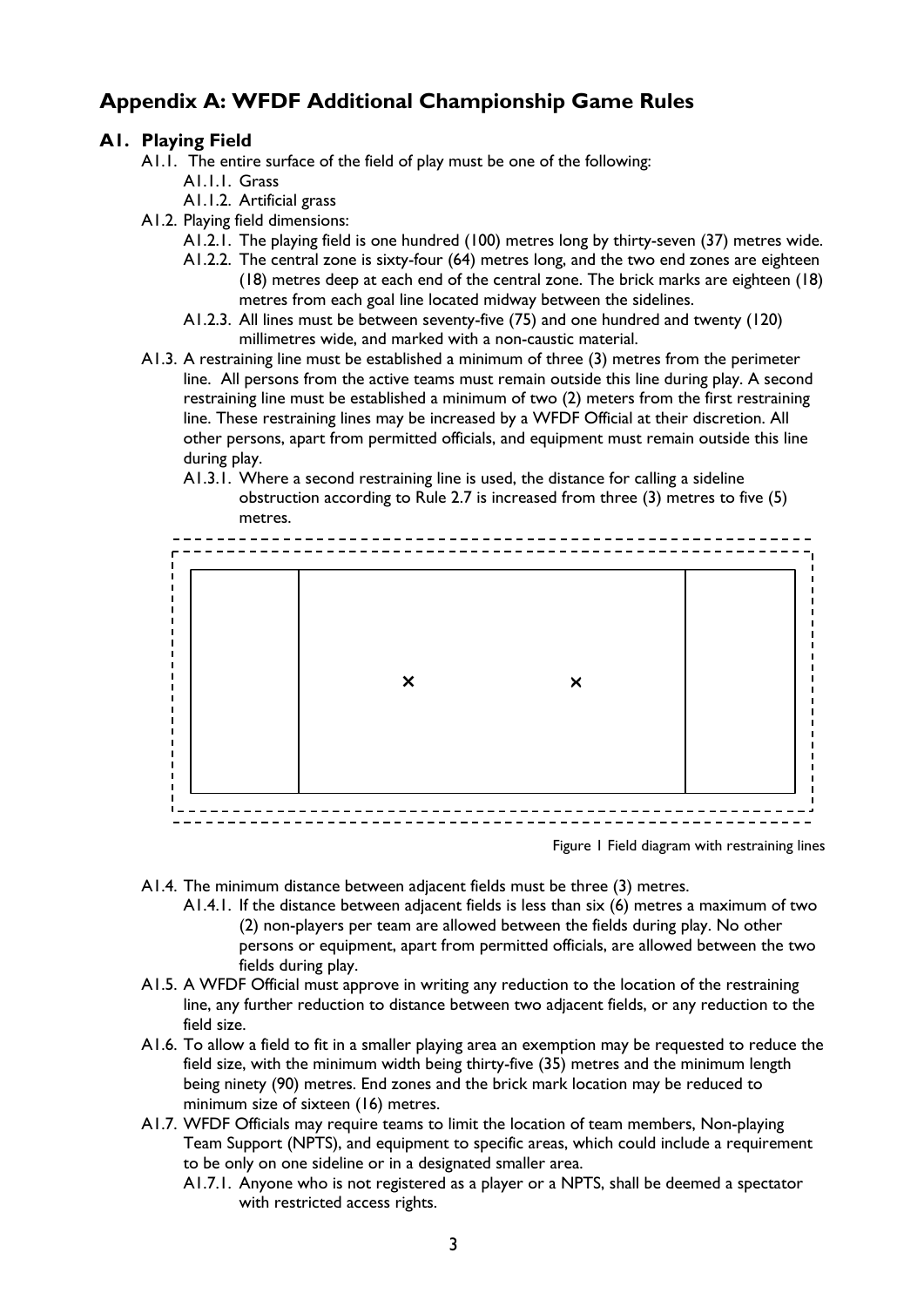### **A2. Equipment**

- A2.1. Discs:
	- A2.1.1. Only the Official Game Disc of the event may be used for play.
	- A2.1.2. The team in possession may choose to substitute a disc during play in the following situations:
		- A2.1.2.1. If the disc is out-of-bounds, and it will save time to substitute it. This must be clearly communicated to the opposition.
		- A2.1.2.2. During any stoppage, but only to replace a damaged disc.
		- A2.1.2.3. Between the end of a point and the next pull.
	- A2.1.3. Officials may hold spare Official Game Discs to be substituted in the above situations.

### **A3. Start of Game**

- A3.1. Team representatives will determine the order of initial choices by tossing two discs (the "toss").
- A3.2. One of the representatives will call "same" or "different", while the discs are in the air.
- A3.3. If both discs are facing up or both facing down, then "same" wins, otherwise "different" wins.
- A3.4. The toss should happen on the field.
- A3.5. The game clock will start at the scheduled time as signalled by a WFDF official.
	- A3.5.1. Alterations to the starting time may only be made at the discretion of a designated WFDF official.
	- A3.5.2. If, after the toss, the starting time is altered by more than fifteen (15) minutes, or the game is moved to a different field, the team that won the toss may change their initial choice. The opponent may then also change their choice as required. This must happen at least five (5) minutes before the revised starting time.

### **A4. Length of Game**

- A4.1. Target
	- A4.1.1. A team wins having reached the target of fifteen (15) goals.
- A4.2. Time cap:
	- A4.2.1. The time cap occurs after one hundred (100) minutes of game time, if the target has not been reached.
	- A4.2.2. At time cap play continues until completion of the current point. If at the completion of the current point neither team has reached fifteen (15) goals, one (1) goal is added to the highest score to determine a time cap target. The game continues until a team wins by reaching the time cap target.
	- A4.2.3. The time cap does not affect the number of time-outs available for a team.
- A4.3. Half Time:
	- A4.3.1. Half time occurs after the first team reaches the half time target of eight (8) goals.
	- A4.3.2. Half time lasts seven (7) minutes.
		- A4.3.2.1. After seven (7) minutes the timing for the start of the first point of the half begins, as per A5.4.
		- A4.3.2.2. If time cap occurs during the seven (7) minutes of half time, then the current point is deemed to already have been completed as per A4.2.2.
- A4.4. Half Time Cap:
	- A4.4.1. The half time cap occurs after fifty five (55) minutes of game time, if the half time target has not been reached.
	- A4.4.2. At half time cap play continues until the completion of the current point. If at the completion of the current point neither team has reached eight (8) goals, one (1) goal is added to the highest score to determine a half time cap target. The game continues until a team reaches the half time cap target, and then half time occurs.

### A4.4.3. The half time cap does not affect the number of time-outs available for a team.

- A4.5. Time-outs:
	- A4.5.1. Each team may take two (2) time-outs per half. A time-out lasts seventy-five (75) seconds.
- A4.6. The game clock does not stop for time between points, time-outs or half time, but does stop for Spirit Stoppages, and once an injury stoppage or technical stoppage has lasted more than two (2) minutes. The game clock must restart once play restarts.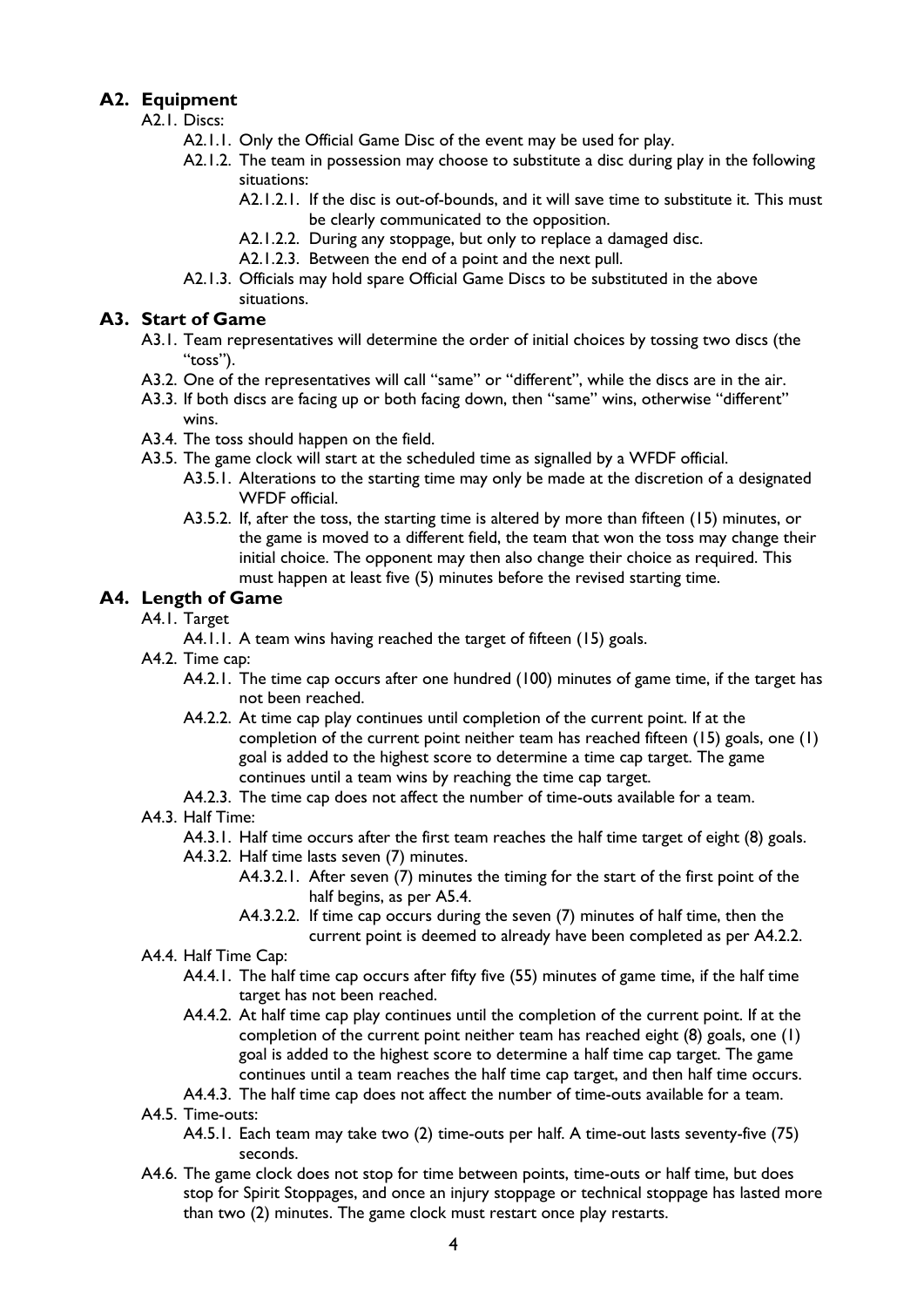### **A5. Time Limits**

- A5.1. A timekeeper must be appointed to monitor time and signal time warnings.
- A5.2. The toss:
	- A5.2.1. Team captains must complete the toss at least five (5) minutes before the start of the game.
	- A5.2.2. If the toss hasn't been completed, and one team's captain isn't present for the toss five (5) minutes before the start of the game, the captain in attendance will make both the choice of initial possession and the choice of which end they will defend.
	- A5.2.3. If neither captain is present, the first to arrive will have those choices.
- A5.3. At the start of a half of play:
	- A5.3.1. The timekeeper will signal:
		- A5.3.1.1. Sixty (60) seconds prior to the start of a half.
		- A5.3.1.2. The start of a half.
- A5.4. At the start of a point, and prior to the subsequent pull to begin play:
	- A5.4.1. Offence
		- A5.4.1.1. After forty-five (45) seconds from the start of a point all offensive players should stand with one foot on their defending goal line without changing position relative to one another, until the pull is released.
		- A5.4.1.2. The offensive team should ensure that the defensive team has an unobstructed view of the offensive players.
		- A5.4.1.3. The offensive team has sixty (60) seconds from the start of a point to signal readiness to receive the pull. The offence must be legally positioned and all non-players from the offensive team must be off the playing field before the offence can legally signal readiness.
		- A5.4.1.4. If the offence fails to legally signal readiness in time the opposition should call a "pre-pull time limit violation" and play must stop until both teams acknowledge the violation. This violation must be called prior to the pull.

### A5.4.2. Defence

- A5.4.2.1. The defensive team has seventy-five (75) seconds from the start of a point to pull the disc, or fifteen (15) seconds after the offense has legally signalled readiness, whichever is later.
	- A5.4.2.1.1. All non-players from the defensive team must be off the playing field before the pull is released. If non-players from the defensive team are not off the field, this is to be treated as an offside violation.
- A5.4.2.2. If the defence fails to pull in time the opposition should call a "pre-pull time limit violation" and play must stop until both teams acknowledge the violation. This violation must be called prior to the pull.
- A5.4.3. Mixed division
	- A5.4.3.1. In a mixed division, if applicable, the relevant team has fifteen (15) seconds from the start of a point to indicate whether it will play with four (4) females or four (4) males.
	- A5.4.3.2. The relevant team must indicate the gender mix ("four women" or "four men") verbally and by using the appropriate hand signal.
	- A5.4.3.3. If the relevant team fails to indicate gender mix in time, the same gender mix as the previous point will be assumed, or, if at the start of a half, a gender mix of three (3) females and four (4) males will be assumed.
- A5.4.4. The timekeeper will signal:
	- A5.4.4.1. In a mixed game, if applicable, fifteen (15) seconds after the start of the point (relevant team must indicate gender mix).
	- A5.4.4.2. Forty-five (45) seconds after the start of the point (15 second warning for offence).
	- A5.4.4.3. Sixty (60) seconds after the start of the point (15 second warning for defence).
	- A5.4.4.4. Seventy-five (75) seconds after the start of the point, or fifteen (15) seconds after the offense has legally signalled readiness, whichever is later (play must start).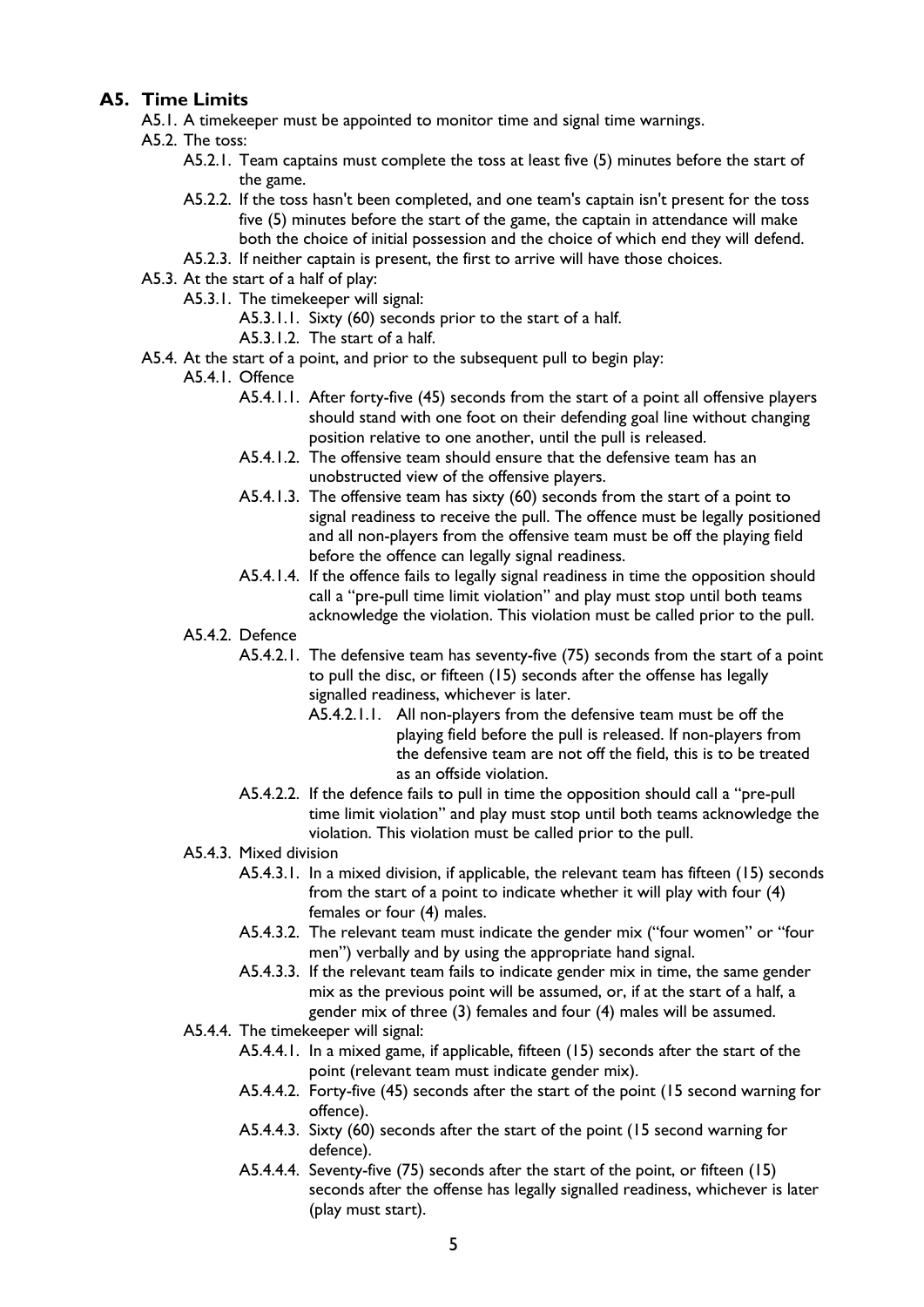- A5.4.4.5. If a series of whistles are used to indicate the time limits, the time limit is not considered to have been reached until the first sound of the last whistle.
- A5.4.5. Restarting play after a "pre-pull time limit violation"
	- A5.4.5.1. On the first instance of a "pre-pull time limit violation" for a team, or if the violation is contested, no penalties apply. The offence must signal readiness within fifteen (15) seconds of the violation call, and the pull must be released within thirty (30) seconds of the violation call, or fifteen (15) seconds after the offense has legally signalled readiness, whichever is later.
	- A5.4.5.2. For any subsequent accepted "pre-pull time violation" for a team, the infringing team must take a time-out. Play must resume according to A5.6. However, if the infringing team has no time-outs left:
		- A5.4.5.2.1. If the offence is the infringing team, the pull occurs as usual, and then the thrower must establish a pivot point as per 7.9, 7.10. 7.11 or 7.12 and then play restarts as soon as possible as if a time-out had been called at that spot (unless 7.8 applies).
		- A5.4.5.2.2. If the defence is the infringing team, the pull occurs as usual and then the receiving team may let the disc hit the ground untouched and then choose to treat it as if a brick had been called and restart play at the brick mark. No check is required.
- A5.4.6. If the pull is to be repeated, including for a contested offside violation, or is delayed due to a time limit violation:
	- A5.4.6.1. Substitutions are not permitted, unless in accordance with rule 19.1.
	- A5.4.6.2. Time-outs are not permitted.
	- A5.4.6.3. The offence must signal readiness within fifteen (15) seconds of the violation call, and the pull must be released within thirty (30) seconds, or fifteen (15) seconds after the offense has legally signalled readiness, whichever is later.
- A5.5. At the end of a time-out taken after a pull and before the point finishes:
	- A5.5.1. The offence has seventy-five (75) seconds from when they call a time-out to establish a stationary position and be ready to resume play.
		- A5.5.1.1. If the offence is not ready to resume play, the defence may announce "delay of game" and, if the delay continues, the defence may call a violation. After the violation call, the thrower must establish possession at the correct spot, and all other offence players must stop moving and remain at that location until the disc is checked in. The defence can continue moving until the disc is to be check in.
	- A5.5.2. The defence must check the disc in within ninety (90) seconds after the start of the time-out, or fifteen (15) seconds after all offensive players have established their position, whichever is later.
		- A5.5.2.1. If the defence has not checked the disc in, the offence may announce "delay of game" and, if the delay continues, the offence may call a violation. After the violation call the defence must stop moving and remain at that location until the disc is checked in.
	- A5.5.3. The time keeper will signal:
		- A5.5.3.1. Forty-five (45) seconds after the start of the time-out (30 second warning for offence).
		- A5.5.3.2. Sixty (60) seconds after the start of the time-out (15 second warning for offence).
		- A5.5.3.3. Seventy-five (75) seconds after the start of the time-out (15 second warning for defence).
		- A5.5.3.4. Ninety (90) seconds after the start of the time-out, or fifteen (15) seconds after all offensive players have established their position, whichever is later (play must start).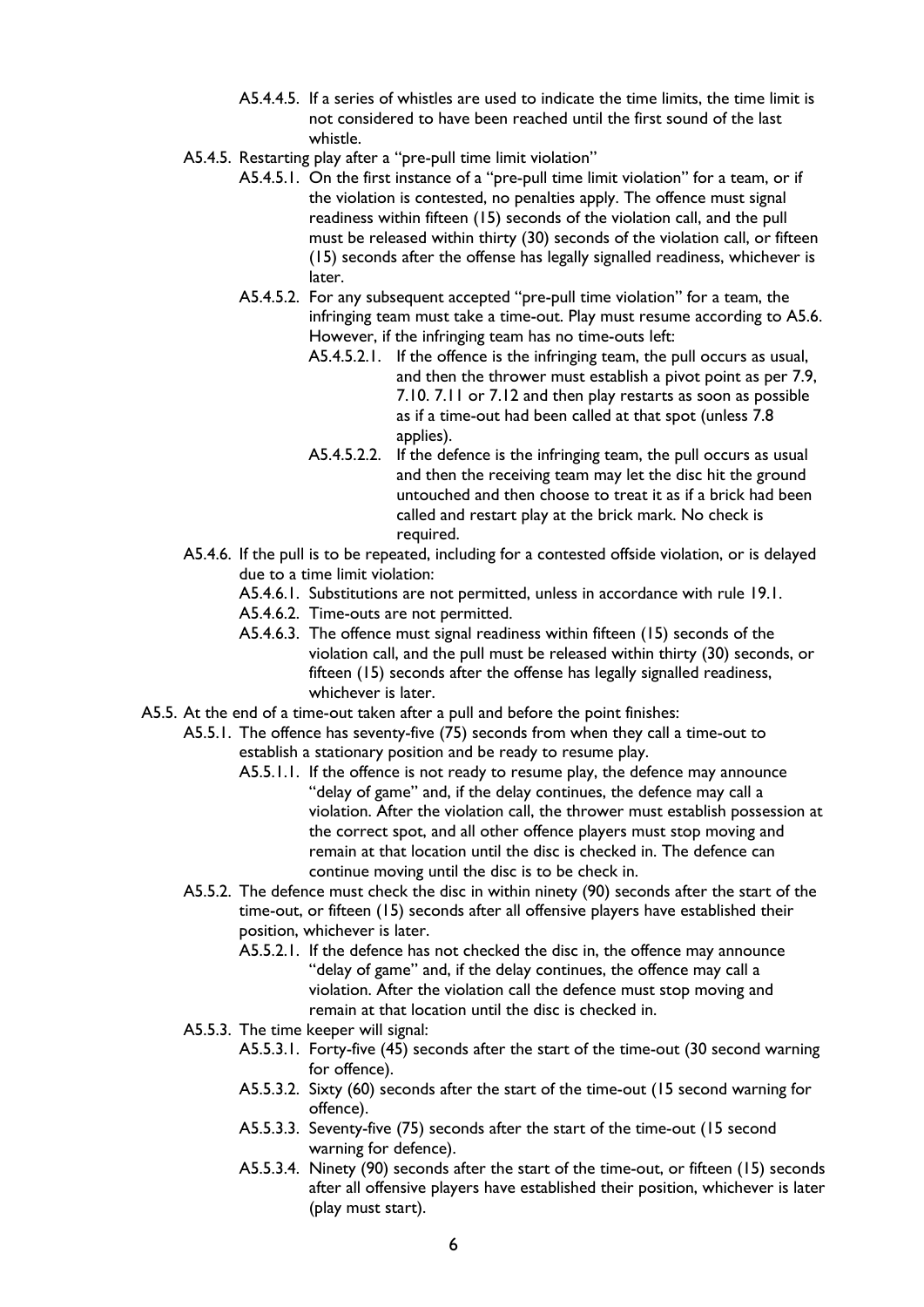- A5.6. At the end of a time-out taken after the start of a point and before the pull:
	- A5.6.1. The time-out adds seventy-five (75) seconds to the time allowed between the start of the point and the pull.
	- A5.6.2. After seventy-five (75) seconds from the start of the point, the timekeeper will signal the end of the time-out, and the time limits and signals as for A5.4 will commence.
- A5.7. After play has stopped for a call or discussion:
	- A5.7.1. After fifteen (15) seconds, if the issue is not resolved, the captains will step in.
	- A5.7.2. After forty-five (45) seconds, if the issue is not resolved, the play will be considered contested. The disc must be returned to the last non-disputed thrower.
		- A5.7.2.1. If there is a significant language barrier between the two teams, a WFDF official may allow an additional fifteen (15) seconds to resolve issues and to restart play.
	- A5.7.3. After one (1) minute play must be restarted.
	- A5.7.4. The timekeeper will signal forty-five (45) seconds after play stopped, and will repeat the signal every fifteen (15) seconds if play has not restarted.
- A5.8. After a turnover, and after the pull:
	- A5.8.1. After a turnover where the disc comes to rest on the central zone, and the pivot is to be established at that same spot, a member of the team becoming offense must put the disc into play within ten (10) seconds after it comes to rest, or after the check (if required). To enforce this rule, the defence must give audible warnings of ten (10) and five (5) seconds. After ten (10) seconds elapse after the first warning, a defensive player within three meters of the disc may announce "disc in" and then initiate and continue the stall count without acknowledgement by the opposing team.
	- A5.8.2. After any other turnover situation not described in A5.8.1, or after any pull, a member of the team becoming offense must put the disc into play within twenty (20) seconds after it comes to rest, or after the check (if required).
		- A5.8.2.1. If the disc is not reasonably retrievable within twenty (20) seconds (e.g., far out-of-bounds or through a crowd), the player retrieving it may request another disc and any delay or pre-stall count is suspended until the offensive player receives the new disc.
		- A5.8.2.2. If the disc is in the end zone, after twenty (20) seconds elapse, a defensive player within three (3) meters of the disc may announce "disc in", and then initiate and continue the stall count without acknowledgement by the opposing team, but only if a defensive player has given audible warnings of twenty (20), ten (10), and five (5) seconds.
		- A5.8.2.3. If the disc is out-of-bounds, after twenty (20) seconds elapse, a defensive player within three (3) meters of the spot the disc is to be put into play may announce "disc in", and then initiate and continue the stall count without acknowledgement by the opposing team, but only if a defensive player has given audible warnings of twenty (20), ten (10), and five (5) seconds.
- A5.9. If an injury stoppage is called whilst a time limit is in place, the time limit shall be paused while the injury is addressed or until the injured player is removed from the playing field.
- A5.10. The preferred method of signalling by a timekeeper should be the use of a whistle, possibly assisted by verbal information and hand signals, following procedures outlined in the WFDF Tournament Director's Manual.
- A5.11. If a team chooses to assess a time violation, they must call "violation" and should use Hand Signal No. 14.

### **A6. Mixed Division**

- A6.1. Events must specify which of the following ratio rules will be used to determine if points are played with a ratio of four (4) females and 3 (three) males, or with a ratio of three (3) females and four (4) males.
	- A6.1.1. Ratio Rule A will be used for all WFDF Events (including all National Events, Club Events, Continental Events, and Age Specific Events).
- A6.2. Ratio Rule A ("prescribed ratio" rule):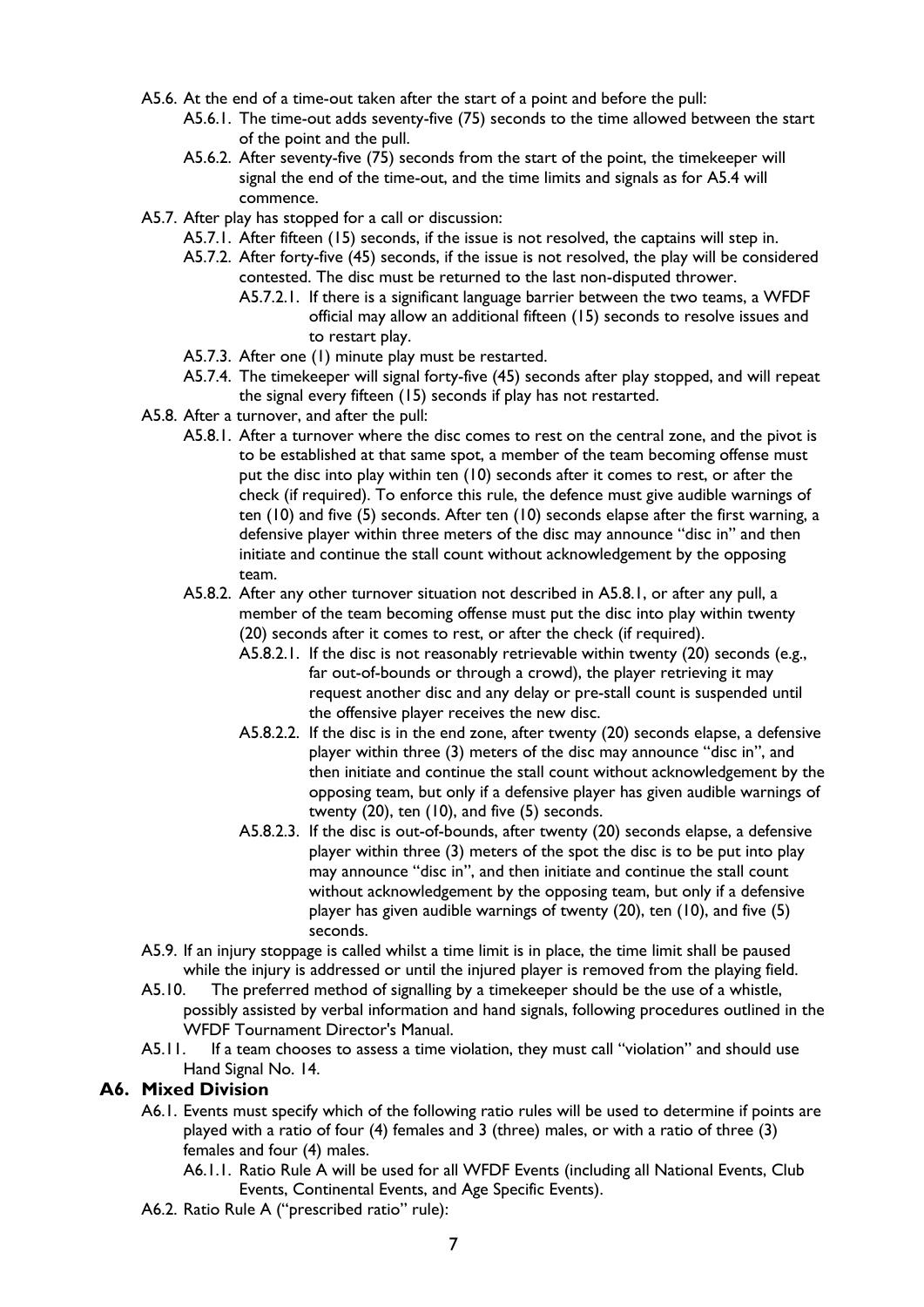- A6.2.1. At the start of the game, after the first disc flip, an additional disc flip happens with the winner selecting the gender ratio for the first point. For the second and third points the ratio must be the reverse of the first point. For the fourth and fifth points the ratio must be the same as the first point. This pattern of alternating the ratio every two points repeats until the end of the game (half time has no impact on the pattern).
- A6.3. Ratio Rule B ("end zone decides" rule):
	- A6.3.1. At the start of the game, after the first disc flip, an additional disc flip happens with the winner selecting which end zone is "End zone A", with the other end zone becoming "End zone B". At the start of each point the Team that is at End zone A must choose the gender ratio. This process applies for the first half. For the second half, at the start of each point the Team that is at End zone B must choose the gender ratio.
- A6.4. Upon request by the opposing team captain, offensive players should await the pull, after signalling readiness, in such a way that the defence can easily determine gender matchups.

### **A7. Teams**

- A7.1. A team must have one designated team captain and one designated spirit captain per game.
	- A7.1.1. The team captain is a team member, who is eligible to participate in the game, and has been designated to represent the team in decision-making on behalf of the team before, during, and after a game.
	- A7.1.2. The spirit captain is a team member, who is eligible to participate in the game, and has been designated to address, discuss, and resolve spirit issues at any point throughout the competition with opponents, teammates, coaches, and game or event officials.
- A7.2. A team may have a coach or coaches to assist their team. Coaches are people who are not eligible to participate in the game and are considered to be Non-playing Team Support. If a team has more than one (1) coach, they must have one (1) designated coach per game to represent the team in decision-making on behalf of the team before, during, and after a game. All coaches are expected to abide by the Spirit of the Game.
- A7.3. A team must have seven (7) players available for every point. A team in the mixed division must have four (4) female and four (4) male players available for every point.
	- A7.3.1. If a team does not fulfil the requirements of A7.3 they must lose a time-out, and the start of the point will be delayed for seventy-five (75) seconds.
	- A7.3.2. If the team has no time-outs left, their opposition must be awarded a goal, and the start of the point will be delayed for seventy-five (75) seconds.
	- A7.3.3. If neither team fulfils the requirements of A7.3 both teams must be penalised as stated in A7.3.1, until one team fulfils the requirements of A7.3 or until A7.3.4 applies.
	- A7.3.4. If a team has not met the requirements of A7.3 up to twenty (20) minutes after the start of a game or a point, they must forfeit the game.
	- A7.3.5. A team that forfeits will record a loss in addition to the forfeit, the opposition will record a win. No score will be recorded for the game.
	- A7.3.6. If both teams forfeit, both teams will record a loss for the game.
- A7.4. If a point has commenced and a team does not have exactly seven (7) people playing the point, or does not have the correct gender ratio, then the opposition may call a violation and stop play, or the infringing team may use a time-out to address the issue (as per Rule 20.4).
	- A7.4.1. The infringing team must choose which of their player(s) will be removed/added. If players are being added, the opposition may make the same number of substitutions to their team.
	- A7.4.2. If a violation is called, the opposition must choose either to restart play as if a timeout had been called (as per Rule 20.3), or to restart the point.
	- A7.4.3. If a violation of A7.4 is called after a goal has been scored and prior to the ensuing pull, the opposition may choose to nullify the goal and restart the point.

### **A8. Language**

A8.1. The stall count and all calls must be in English.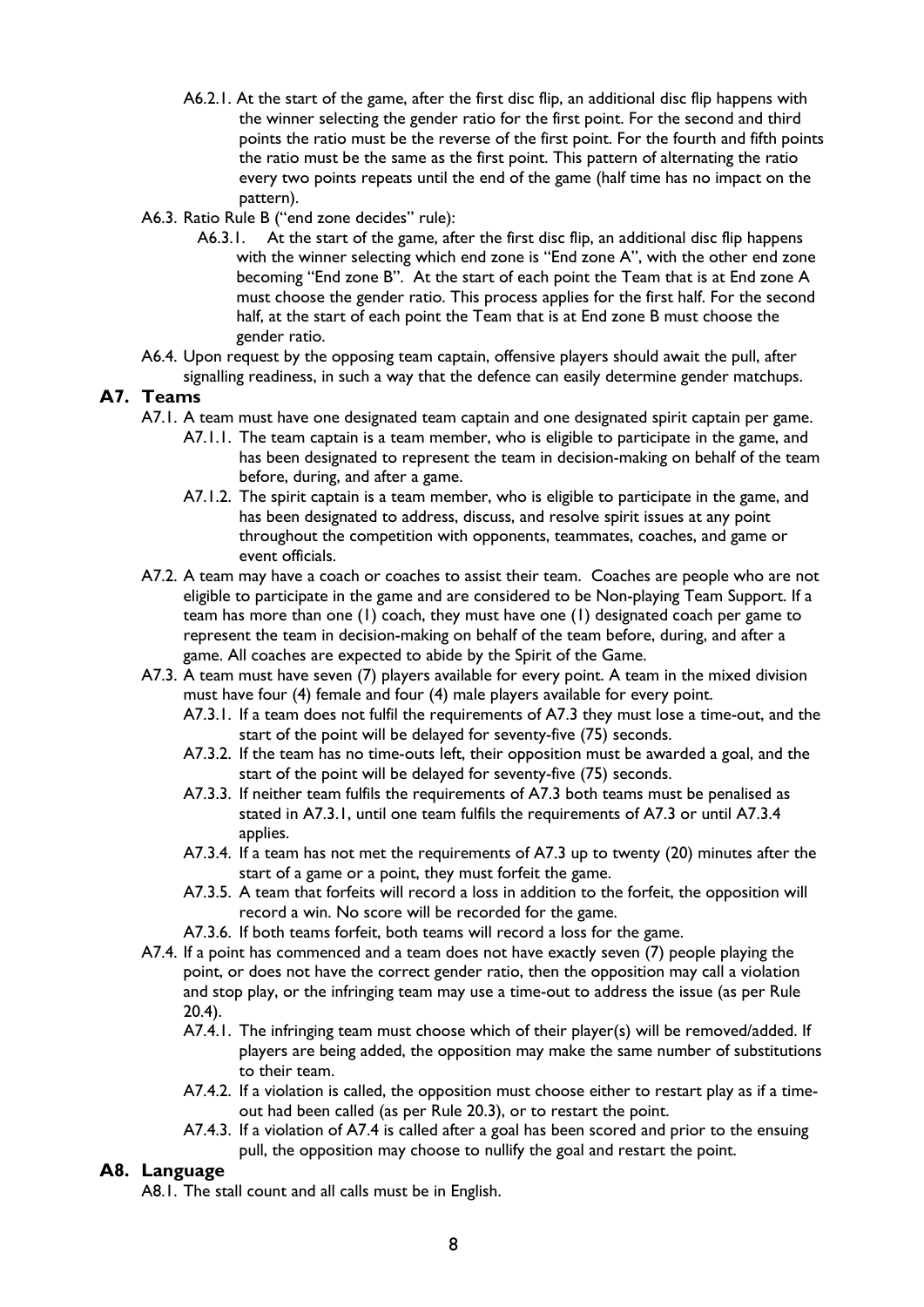A8.1.1. Players who have significant difficulty communicating verbally must ensure team captains discuss appropriate alternatives prior to the start of the game.

### **A9. Competitive Play**

- A9.1. During any given point, the players involved must endeavour to score the point and/or prevent the opponent from scoring.
- A9.2. If a breach of A9.1 occurs, this must be reported to a member of the Tournament Rules Group.

### **A10.Advice From Non-players**

- A10.1. During any stoppage, if it is practical to do so, a team's captain, spirit captain, or coach, may enter the field, without being asked, to encourage a player from their own team to change a call. However this may only occur if the outcome will be to the detriment of their own team.
- A10.2. Teams may use a non-player as a translator to assist in communication during a stoppage. Translators should act in good faith to translate as accurately as possible. People who are translating should clearly announce to both teams when they are translating and when they are instead providing advice on a call. The time limits detailed in section A5.7.2.1 will apply if a translator is being used for a discussion.

### **A11.Use of Technology**

- A11.1. Players may view photographic or video footage of a call if it is available. However play may not be unreasonably delayed for this purpose.
	- A11.1.1. If team members on the sideline are providing advice based on photographic or video footage, they must only provide that advice if asked (unless A10.1 A10.1applies), and only if the outcome will be to the detriment of their own team. If a team member has advice based on photographic or video footage that would benefit their own team, they should discuss this with opposition team members on the sideline, or invite the players involved to view the footage themselves.
- A11.2. Players must not use any form of electronic communication devices to communicate with other players or team members.

### **A12.Foul and Violation Calls**

- A12.1. A game that involves a significant number of calls, especially when these remain disputed, should be brought to the attention of the Tournament Technical Director or the Tournament Rules Group (TRG) by a captain or game official as soon as possible. The TRG determines whether further action should be taken against teams or individuals.
- A12.2. If there are repeated Dangerous Plays from a team, or there is an egregious Dangerous Play, team Captains and Spirit Captains should meet to discuss how to address this. This could include:
	- A12.2.1. Calling a Spirit Stoppage.
	- A12.2.2. Discussing options for avoiding future Dangerous Plays.
	- A12.2.3. Changing the outcome of a play, even if that outcome is not in accordance with a specific rule.
	- A12.2.4. Not allowing the relevant player/s to continue playing that game.
	- A12.2.5. Contacting a member of the Tournament Rules Group (TRG) to request that a WFDF Official or TRG member attend the remainder of the game.

## **A13.Spirit Stoppage**

- A13.1. If a team's captain, spirit captain, a designated WFDF Official, or TRG member, believes that either or both teams are failing to follow the Spirit of the Game (SOTG), they may call a "Spirit Stoppage". This can only be called:
	- A13.1.1. After a call which stops the play or any other stoppage, prior to the disc being checked in.
	- A13.1.2. After the start of a point and prior to the ensuing pull.
- A13.2. During this stoppage, neither team may engage in tactical discussions. All team members of both teams should form one "spirit circle" in the middle of the field.
- A13.3. Separately from the spirit circle, the two opposing team captains and spirit captains must discuss all current issues with adherence to SOTG, determine actions to rectify those issues, and then convey the agreement to the spirit circle.
- A13.4. Spirit Stoppages do not affect, nor are they affected by, the number of time-outs available.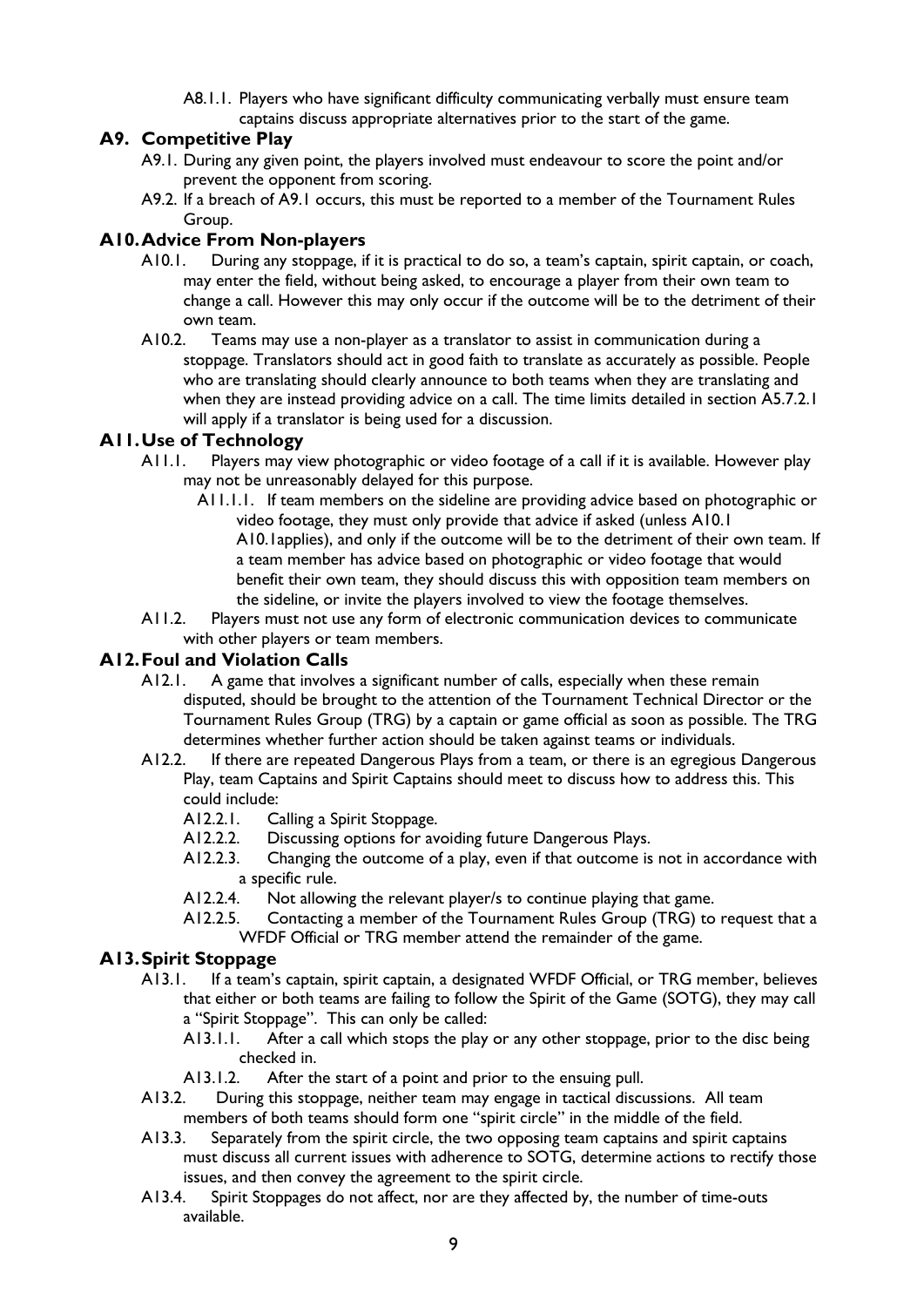- A13.5. Time taken for a Spirit Stoppage will be added to the game time to determine time caps for the game. The person who initiated the Stoppage will convey the start and end of the Stoppage to game officials for time-keeping purposes.
- A13.6. After a Spirit Stoppage called during play, players must return to the approximate positions they held prior to the Spirit Stoppage being called.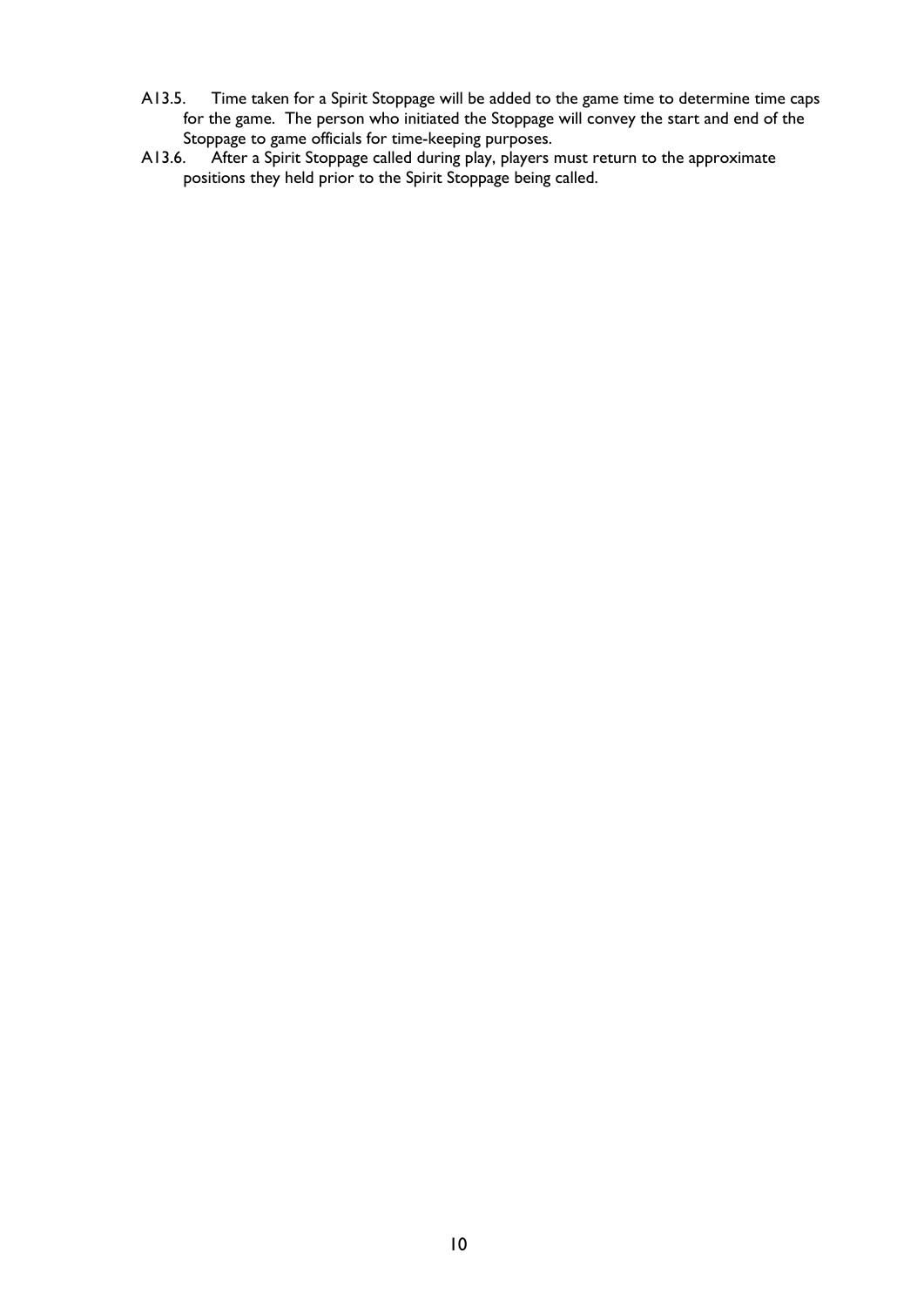# **Appendix B: WFDF Additional Championship Event Rules**

### **B1. Rosters**

- B1.1. A team must have a minimum of fourteen (14) players registered on its playing roster for the event.
	- B1.1.1. A team may register with a minimum of twelve (12) players on its playing roster for an event with the written consent of the teams National Federation, Coaching Staff (if any) and all players, or player guardians for junior teams and prior written approval by a WFDF Official during the registration phase.
	- B1.1.2. For Continental Championships a team must have a minimum of twelve (12) players registered on its playing roster for the event.
	- B1.1.3. A team in the mixed division must also have a minimum of six (6) female and six (6) male players on its roster.
	- B1.1.4. Should a team lose registered players during the event due to injuries the team will be allowed to continue to participate in the event.
- B1.2. A team may have a maximum of twenty-eight (28) players on its roster.
- B1.3. Player Maximum and Minimum limits do not apply to Non-playing Team Support (guests, coaches or other support staff) who may be registered with the team for the event.
- B1.4. Medical disqualification of players due to serious medical condition
	- B1.4.1. If the Event Chief Medical Officer (CMO) determines that a player should not return-to-play due to a serious medical condition, then the player is disqualified from playing until the CMO subsequently determines the player is medically cleared to return-to-play.
	- B1.4.2. The CMO will re-evaluate a medically disqualified player for return-to-play at least every 24 hours during the tournament, or more often at the CMO's discretion.
	- B1.4.3. The CMO's decision cannot be over-ruled by another medical provider.
	- B1.4.4. The Tournament Rules Group is responsible for the enforcement of this policy.
	- B1.4.5. The CMO will rapidly communicate with the Tournament Rules Group to notify them of a medical disqualification and medical clearance.
- B1.5. If a team is found to have played a game with non-rostered players, this should be brought to the attention of the Tournament Technical Director or the Tournament Rules Group (TRG) by a captain or game official as soon as possible. The TRG determines whether further action should be taken against teams or individuals.

### **B2. Divisions**

- B2.1. Each team must be registered into one of the following divisions:
	- B2.1.1. Mixed (X)
	- B2.1.2. Open (O)
	- B2.1.3. Women's (W)
	- B2.1.4. Master Mixed (MX)
	- B2.1.5. Master Open (MO)
	- B2.1.6. Master Women's (MW)
	- B2.1.7. Grand Master Mixed (GMX)
	- B2.1.8. Grand Master Open (GMO)
	- B2.1.9. Grand Master Women's (GMW)
	- B2.1.10.Great-Grand Master Mixed (GGMX)
	- B2.1.11.Great-Grand Master Open (GGMO)
	- B2.1.12.Great-Grand Master Women's (GGMW)
	- B2.1.13.Under-24 Mixed (U24X)
	- B2.1.14.Under-24 Open (U24O)
	- B2.1.15.Under-24 Women's (U24W)
	- B2.1.16.Under-20 Mixed (U20X)
	- B2.1.17.Under-20 Open (U20O)
	- B2.1.18.Under-20 Women's (U20W)
	- B2.1.19.Under-17 Mixed (U17X)
	- B2.1.20.Under-17 Open (U17O)
	- B2.1.21.Under-17 Women's (U17W)
	- B2.1.22.Under-14 Mixed (U14X)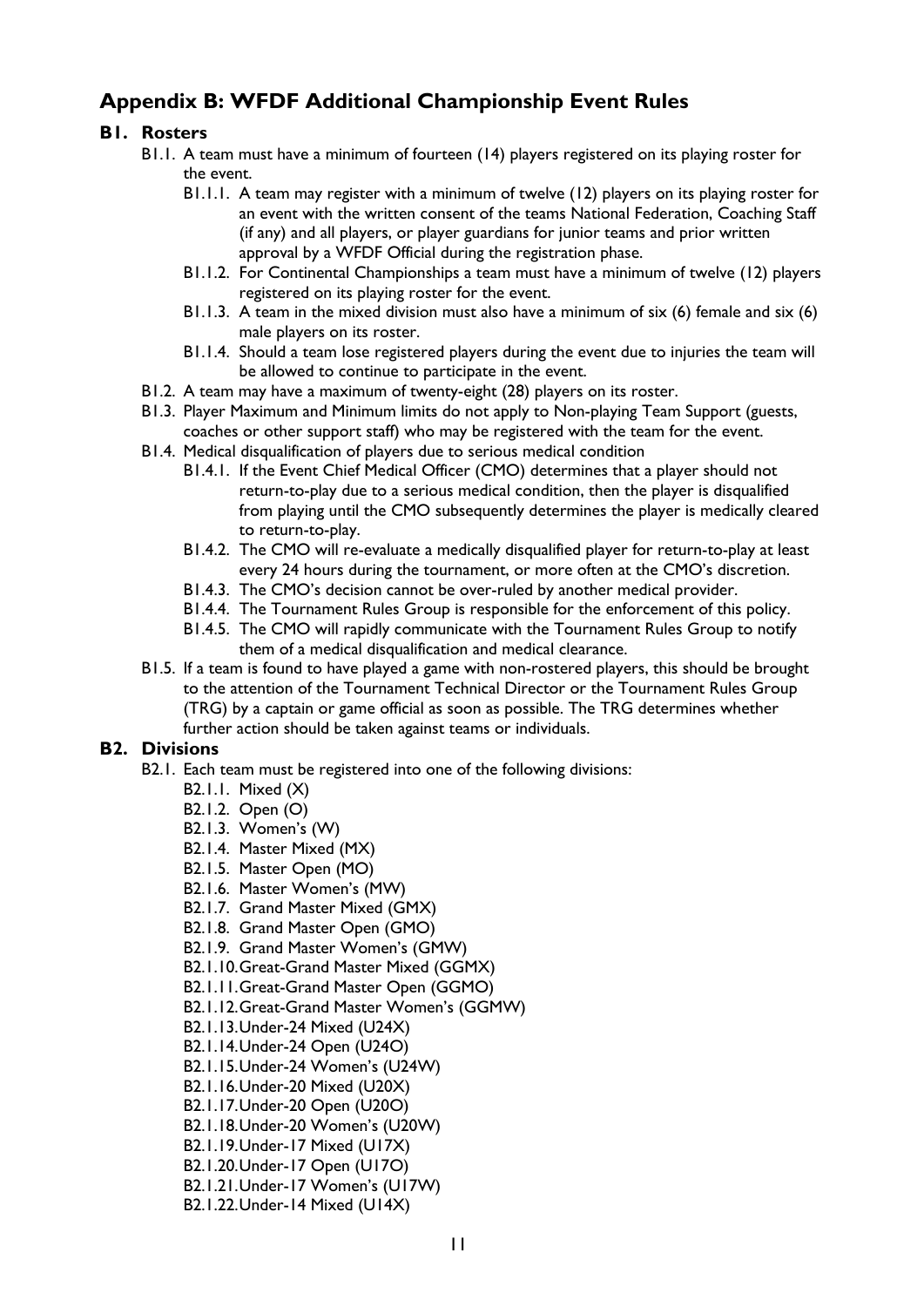- B2.1.23.Under-14 Open (U14O)
- B2.1.24.Under-14 Women's (U14W)
- B2.1.25.Under-11 Mixed (U11X)
- B2.1.26.Under-11Open (U11O)
- B2.1.27.Under-11 Women's (U11W)
- B2.2. Player eligibility is to be determined from the relevant WFDF Eligibility Rules.
- B2.3. Minimum division size:
	- B2.3.1. For a division to take place at a WFDF World Event there must be registration from a minimum of six (6) countries.
	- B2.3.2. For a division to take place at a WFDF Regional Event there must be registration from a minimum of four (4) countries.
	- B2.3.3. The WFDF Ultimate Committee may allow a division with fewer countries for developmental reasons at their discretion.

### **B3. Ranking Criteria and Tie Breakers**

- B3.1. After round robin pool play, rank all teams in each pool by the number of games won.
- B3.2. If teams are tied, break that tie using the ranking criteria.
- B3.3. Each ranking criterion is used to rank all of the tied teams, not just to determine the highest ranked team.
	- B3.3.1. If, after the application of a ranking criterion, all of the teams remain tied, go to the next criterion.
	- B3.3.2. If not all teams remain tied, but one or more subgroups of the teams remain tied, separate these subgroups from the ranking. Each subgroup is then to be ranked separately, starting with the first ranking criterion.
- B3.4. Ranking criteria, in order:
	- B3.4.1. Number of games won, counting only games between the teams that are tied.
	- B3.4.2. Fewest games forfeited.
	- B3.4.3. Goal difference, counting only games between the teams that are tied.
	- B3.4.4. Goal difference, counting games against all common opponents.
	- B3.4.5. Goals scored per game, counting only games between the teams that are tied.
	- B3.4.6. Goals scored per game, counting games against all common opponents.
	- B3.4.7. Each team nominates one player to throw one disc from behind the goal line to the far brick point on a regulation playing field. Throwing order is determined randomly, by disc toss or otherwise. Teams are ranked in order by the distance from the resting place of each disc to the brick point, from closest to furthest.

### **B4. Inclement Weather Rules**

- B4.1. Pre-emptive rescheduling
	- B4.1.1. WFDF Officials will monitor weather forecasts at least twenty-four 24 hours ahead of each day's play.
	- B4.1.2. If inclement weather is predicted for a day of play, Officials may inform all captains of a modified schedule of play no later than twelve (12) hours before the new scheduled commencement of play on that day.
	- B4.1.3. The modified schedule may include an earlier start time, shorter breaks between games, lower time caps and/or a lower target. Shortened game times should only be used where there is high likelihood of interruption and little capacity to catch up any delayed game on a subsequent day (eg if it is the final day).
	- B4.1.4. In extreme cases, the modified schedule may include pre-emptively cancelled games to provide space for more important games to be rescheduled.
	- B4.1.5. Play may also be allowed to finish later in the day in the case of a delay.
- B4.2. Lightning
	- B4.2.1. On-site risk identification
		- B4.2.1.1. On a day where thunderstorms are predicted, Officials will access live weather observations, such as on-line weather radars or radio weather warnings, to anticipate the arrival of thunderstorms at the venue.
		- B4.2.1.2. If a thunderstorm is imminent, Officials should inform all captains and officials on site that there is a possibility of play being suspended and to reiterate the WFDF rules regarding risk identification and response.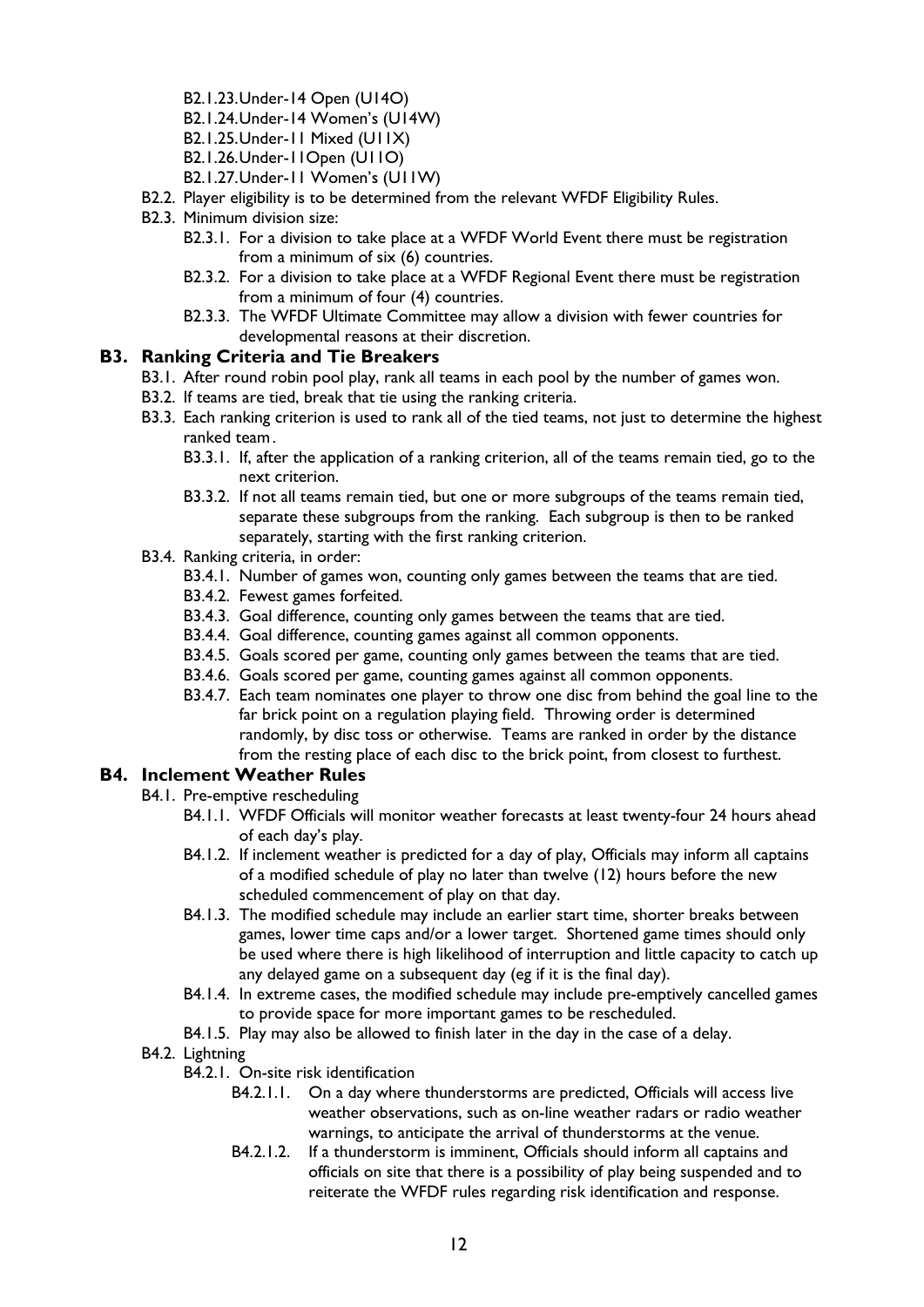Captains and officials should also inform players and other persons on the field of the correct risk identification and response procedures if possible.

- B4.2.1.3. If lightning is observed or thunder is heard, a WFDF Official will count the time between the lightning (flash) and the thunder (bang). If the time delay is less than thirty (30) seconds then the strike was closer than ten (10) kilometres and the playing area will be cleared immediately.
- B4.2.1.4. If lightning technology is present at the venue then B4.2.1.3 does not apply and WFDF Officials may act based on the advice of the venue officials.
- B4.2.1.5. If anyone observes hair standing on end, hears crackling or hears static on electronic devices, a lightning strike may be imminent, and all people in the vicinity should be alerted.
- B4.2.2. Response to observed risk
	- B4.2.2.1. Upon a lightning risk being identified, an Official must immediately alert both team captains. Play must be immediately suspended and the disc left where it lies. Any play after a captain has been informed of the suspension will be deemed null and void.
	- B4.2.2.2. All people should seek appropriate shelter.
	- B4.2.2.3. If people are caught exposed in a thunderstorm and cannot seek appropriate shelter, they should crouch into a ball, preferably in a hollow in the ground, and remove any metal accessories.
- B4.2.3. Resuming play
	- B4.2.3.1. Players must only return to the playing field once thirty (30) minutes has elapsed since lightning or thunder was last observed and after official notice from WFDF Officials that return to the field is permitted.
- B4.3. Hot weather
	- B4.3.1. During each days play WFDF Officials will determine whether extreme hot weather will pose a risk to players of heat-related illness and injuries.
	- B4.3.2. On days where extreme hot weather is predicted WFDF Officials should inform all captains and officials on site and convey appropriate methods for dealing with hot weather. Captains and officials should also inform players and other persons on the field of these methods.
	- B4.3.3. In the case of extreme hot weather, play may be adjusted in the following ways:
		- B4.3.3.1. Additional stoppages may be added between points to allow players to rest and re-hydrate.
		- B4.3.3.2. Play may be rescheduled to avoid playing in the hottest time of the day.
		- B4.3.3.3. Game length and points cap may be reduced.
		- B4.3.3.4. Play may be suspended or cancelled if conditions are deemed by the TRG/TTD/CMO to be too extreme.

### **B5. Suspended or Cancelled Play**

- B5.1. Designated WFDF Officials may suspend or cancel any game if they have a reasonable reason to do so. The reason/s must be communicated to the teams affected.
	- B5.1.1. If WFDF Officials determine that a game is to be suspended or cancelled, the following rules outline how play can be continued and appropriate results determined.
	- B5.1.2. If play is suspended mid-point, a WFDF Official will take note of the disc position at the time of the suspension.
	- B5.1.3. If play is suspended between a goal being scored and the ensuing pull, then the offence will be free to choose a new line-up, even if those had been already signaled at the time of the suspension.
- B5.2. Rescheduling
	- B5.2.1. During a period of suspended play all team captains present at the venue must meet with WFDF Officials to discuss the process for rescheduling games. Where possible games will be rescheduled. Time caps and points caps may be reduced to allow games to be rescheduled.
- B5.3. Resumption of suspended play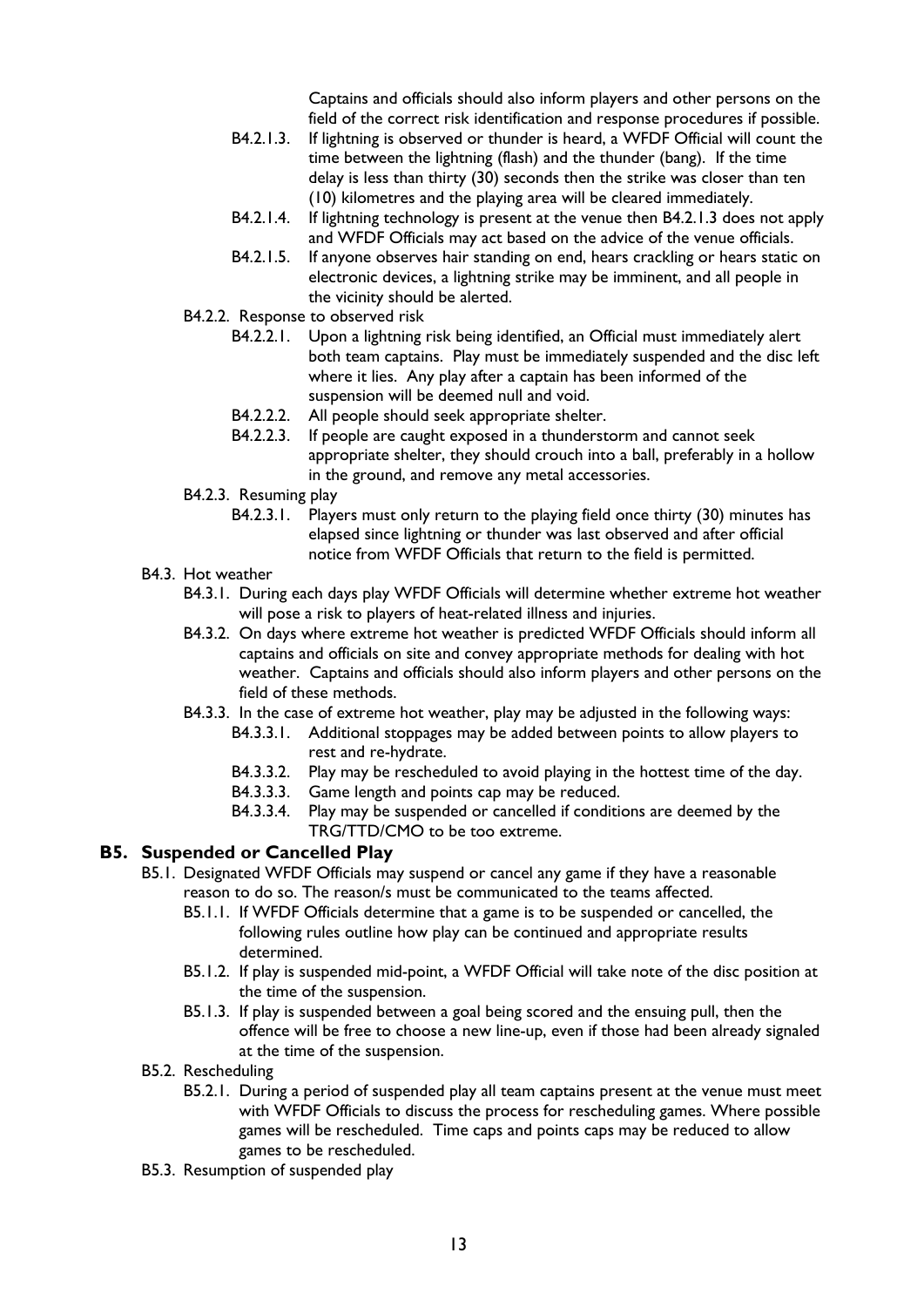- B5.3.1. If rescheduling allows for the suspended game to be continued, then play should resume where possible with the disc in the approximate position it was when the field was cleared. Play restart as if a time-out had been called (as per Rule 20.3).
- B5.3.2. Teams will be allowed ten (10) minutes to warm-up prior to the resumption of play, once allowed onto the playing field.
- B5.4. Determine results of suspended and cancelled games
	- B5.4.1. If rescheduling does not allow for suspended games to be continued, or games are cancelled, the following rules must be used to determine the outcome of the games:
		- B5.4.1.1. For a suspension of play, if at least half the game time had elapsed or one team had scored at least half the points target, then the leading team is declared the winner. If scores were tied then the winner is determined by count-back to whichever team was ahead prior to the previous point being scored.
		- B5.4.1.2. For initial pool play, if clause B5.4.1.1 does not apply, then the winner of the game will be the higher-seeded team as determined prior to the tournament.
		- B5.4.1.3. For subsequent pool play and finals, if clause B5.4.1.1 does not apply, then the Tournament Rules Group will determine if the game will be considered a draw, or if the winner of the game will be the higher-ranked team at that point (taking into account the results from initial pool play and the WFDF tiebreakers where applicable).
- B5.5. Game cancellation criteria
	- B5.5.1. Due to weather or other unexpected issues, WFDF may be required to adjust the schedule and/or games. In these cases WFDF will cancel games based on their importance. The following criteria outlines the importance of games, in descending order.
		- B5.5.1.1. Games that may impact qualification for future "Multi-Sport" events, such as World Games or Olympics.
		- B5.5.1.2. Playoff Games in the following order: Finals, Semi-Finals, Bronze Medal, Quarter-Finals/Pre-Semi-Finals, other playoff rounds (Pre-Quarters/Round of 16).
		- B5.5.1.3. Placement games that determine the 5th & 6th and 7th & 8th place teams.
		- B5.5.1.4. Playoff games for teams below 8th place. Where possible, final placement ties will be avoided for as many places as possible, with higher placements having higher priority over lower placements, or by taking into account the number of games played by teams across the event.
		- B5.5.1.5. Initial Pool games.
		- B5.5.1.6. Power Pool games.

### **B6. Tasks of Game Officials**

- B6.1. There are two categories of Game Officials: Support Staff and Game Advisors.
- B6.2. Support staff
	- B6.2.1. Support Staff may support the ongoing game by supplying players with information through visible and audible signals.
	- B6.2.2. Basic duties of the Support Staff include:
		- B6.2.2.1. Recording the score
		- B6.2.2.2. Recording time-outs taken
		- B6.2.2.3. Timing the game, half time and time-outs
		- B6.2.2.4. Signaling time limits according to WFDF Ultimate Rules Appendix "Time Limits"
	- B6.2.3. Additional duties of game officials may include:
		- B6.2.3.1. Recording player statistics
		- B6.2.3.2. Recording spirit scores and most valuable player nominations
		- B6.2.3.3. Informing spectators of any calls made and their resolution
		- B6.2.3.4. Supplying players with a printed version of the WFDF Rules of Ultimate if requested
		- B6.2.3.5. Performing any duties that may be undertaken by non-players, including providing perspective on line calls when asked ("Line Assistants")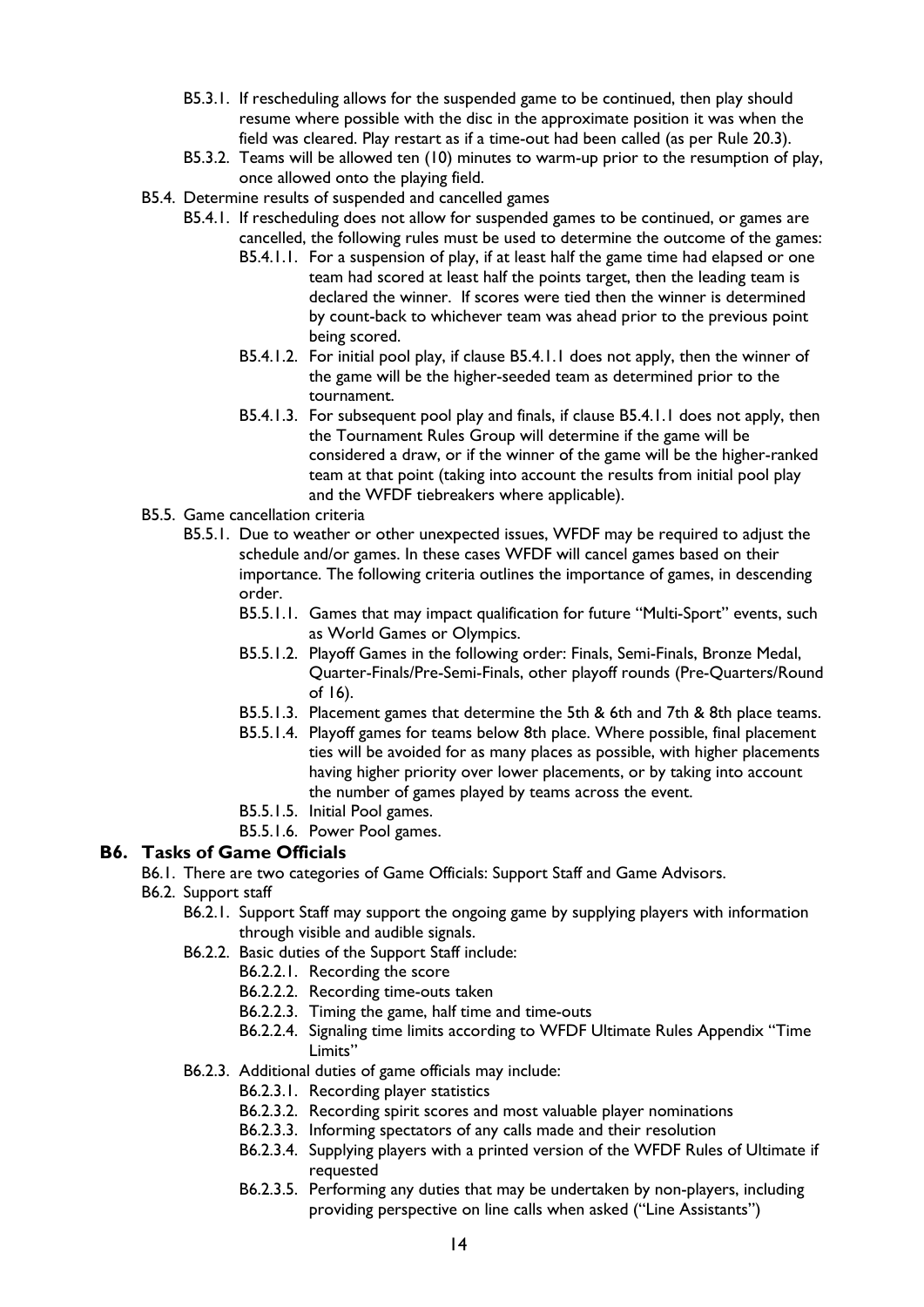- B6.2.4. Support Staff may only enter the playing field area if invited by both team captains, or by both players involved in a discussion who need to consult that support staff.
- B6.2.5. Support Staff may not interfere with the ongoing game by making any calls or decisions. These include:
	- B6.2.5.1. Foul/violation calls.
	- B6.2.5.2. Line calls.
	- B6.2.5.3. Stopping the game if a team did not respond to a time warning correctly.
	- B6.2.5.4. Stopping a discussion.
	- B6.2.5.5. Telling the players what call to make.
- B6.2.6. Support Staff do not remove the responsibility for Players to make and resolve all calls.
- B6.3. Game Advisors
	- B6.3.1. In addition to being able to undertake the same duties as Support Staff, Game Advisors also closely monitor time limits and conduct issues, and provide advice and information to teams regarding the game.
	- B6.3.2. The specific duties of Game Advisors are:
		- B6.3.2.1. Hold pre-game meetings with team representatives to discuss the game advisor role and any event specific rules.
		- B6.3.2.2. Closely monitor time limits, and encourage teams to comply with these time limits and related rules.
		- B6.3.2.3. Closely monitor the restraining line and restraining zones, and encourage teams to comply with the rules concerning these areas.
		- B6.3.2.4. Closely monitor teams regarding offside and encourage teams to comply with the rules regarding offside.
		- B6.3.2.5. Provide non-binding perspective on any call, including, but not limited to, "down", "out", "foul", and "travel", when asked.
		- B6.3.2.6. Provide rule clarifications, when asked.
		- B6.3.2.7. Participate in on-field discussions between players, when required, to help them make progress on coming to a decision.
		- B6.3.2.8. Discuss concerns regarding repeated breaches of specific rules, if required.
		- B6.3.2.9. Call Spirit Stoppages according to A13.1.
		- B6.3.2.10.Mediate off-field discussions between teams if required.
		- B6.3.2.11. Provide warnings regarding incidents concerning the WFDF Conduct Policy, and enforce sanctions as prescribed by the WFDF Conduct Policy, as an Acting Disciplinary Authority.
		- B6.3.2.12.Refer incidents regarding the WFDF Conduct Policy to the Tournament Rules Group.
	- B6.3.3. Game Advisors should only provide their non-binding perspective on a play when it is clear and obvious to them what occurred.
		- B6.3.3.1. Once players have sought the perspective of a Game Advisor the players must immediately resolve the discussion, or treat the call as contested.
	- B6.3.4. Game Advisors may only enter the playing field during a stoppage, and may do so without the need to seek approval from captains/players.
	- B6.3.5. Game Advisors do not remove the responsibility for Players to make and resolve all calls.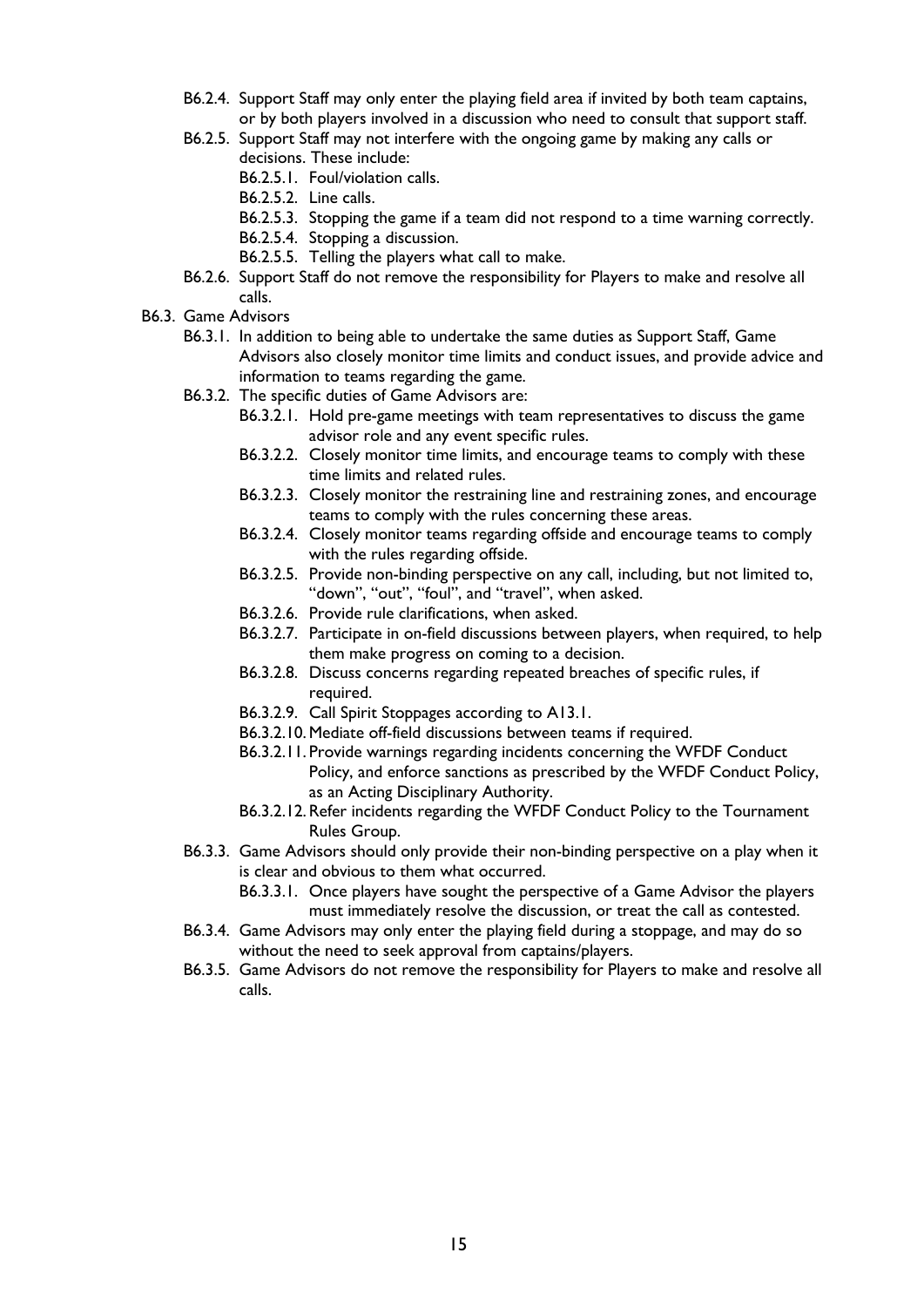# **Appendix C: Uniform Requirements**

### **C1. Purpose**

- C1.1. The primary purpose of these uniform requirements is to distinguish between players on opposing teams, and to identify individual players. This allows players, officials and spectators to follow and interpret the game correctly.
- C1.2. They also aim to protect player safety and comfort, and fairness in the competition.
- C1.3. Additionally, better quality uniforms are expected to convey a better image of our sport to the world, taking advantage of the media and spectator opportunities of WFDF events.
- C1.4. These requirements aim to minimize the costs to players of meeting their primary purpose. If resources allow, teams are encouraged to exceed the minimum requirements of these rules in order to maximise the benefits to our sport.
- C1.5. WFDF requires teams to consider the rules and public image of the sport when designing uniforms for WFDF events.
- C1.6. WFDF reserves the right to require a team to alter or replace text or graphics on a garment or to replace an entire garment.

### **C2. General**

- C2.1. A uniform must consist of, at minimum, a shirt to cover the chest and abdomen, and clothing to cover the lower torso and upper legs.
- C2.2. A single item of clothing is allowable as a uniform if it meets the requirements of the two separate items as expressed in these rules.
- C2.3. A team must bring at least two distinct sets of shirts to each game (this distinction should include taking into account colour vision deficiency).
- C2.4. All uniform items must be of professional quality and must not negatively impact the image of the sport.

### **C3. Home and Away**

- C3.1. An event schedule may designate a "home" and "away" team for each game.
- C3.2. WFDF may designate team colour for certain games.
- C3.3. If the event schedule does not designate home and away teams, the team captains will determine which team is the home team before the game by a disc toss or other fair method.
- C3.4. The home team has the first choice of shirt colour.
- C3.5. Prior to arriving at a game, a team may tell their opponent which shirt is their "home" shirt, and they are bound by that decision.

### **C4. Shirts**

- C4.1. All players on a team must wear shirts that match in colour and pattern (sleeve lengths may vary).
- C4.2. Each player in a team for a particular game must be designated by a unique integer between 0 and 99 inclusive.
- C4.3. The shirt that a player wears in that game must bear their number, expressed only in Arabic numerals, with an optional leading zero for numbers between 0 and 9 inclusive.
- C4.4. The number must be sewn or printed onto the back of the shirt. Each digit in the number must be a minimum of sixteen (16) centimetres high and have a minimum line width of three (3) centimetres wide.

C4.4.1. The number may also appear elsewhere on the shirt.

- C4.5. The numbers must be clearly visible from a distance, entirely one colour, and of a significantly different colour from the background shirt colours.
- C4.6. There must not be any overlaid design or characters obscuring the numbers.

## **C5. Pants**

- C5.1. Pants are deemed to be any clothing that covers at least the lower torso and upper legs
- C5.2. All players on a team must wear pants that match in colour and pattern.
- C5.3. Pants must have numbers sewn or printed on the front left leg. The number must match that of the player's shirt.

### **C6. Optional Features**

- C6.1. If the team is a national team, the uniform may also include the International Olympic Committee three letter country code representing that country and/or its national flag.
- C6.2. Shirts may have player names printed on them.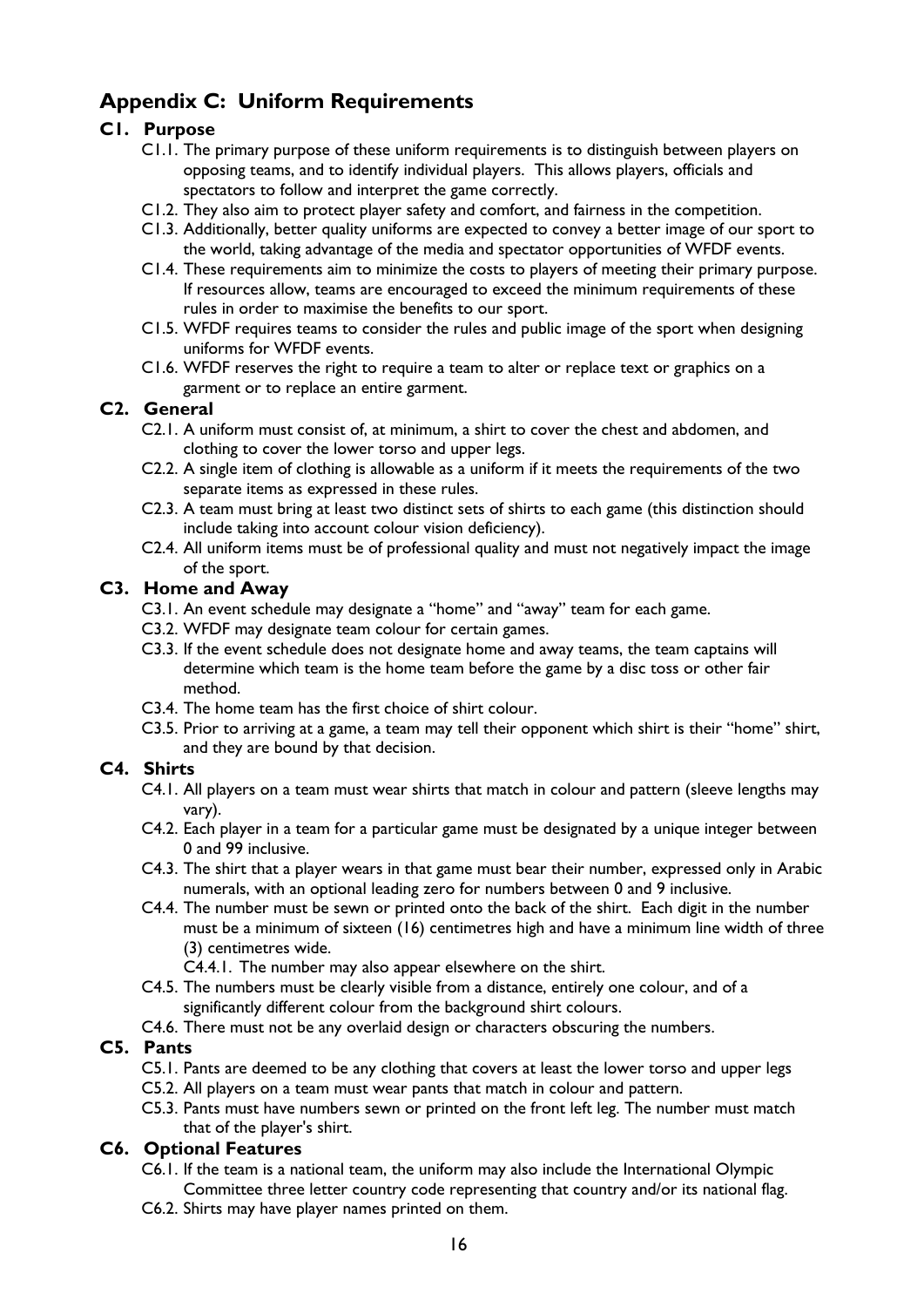C6.3. Uniforms may have a sponsor name or logo printed on them.

### **C7. Undergarments**

- C7.1. Players may wear clothing under their uniform in order to protect them from injury, temperature, sunlight, etc.
- C7.2. WFDF considers that if any exposed parts of undergarments are black, white, or matching the main uniform colours, this will improve the image of the sport.

### **C8. Gloves**

- C8.1. Players may wear gloves, but they must not in any way damage the disc or leave any residue on the disc.
- C8.2. Players are prohibited from applying any substance to their hands, for the purposes of enhancing grip, which can transfer to the disc during the course of play.

### **C9. Headgear**

- C9.1. Players may wear hats, caps or other headgear to protect them from sun exposure, the weather, injury or for personal comfort.
- C9.2. If players on a team wear hats, all hats must be similar in style and colour. For the purposes of this rule, visors and hats are considered to be of similar style.
- C9.3. Headgear must not display non-related commercial logos or other non-related sports team logos.

### **C10. Socks**

- C10.1. If players on a team wear long socks, WFDF considers that matching those socks will improve the image of the sport.
- C10.2. Socks and stockings must not display non-related commercial or other non-related sports team logos.

### **C11. Shoes**

- C11.1. Players may wear shoes or boots. Shoes do not need to be matching in any way.
- C11.2. Any studs or ridges on the sole of the shoes must not protrude more than 20 millimetres from the sole nor have any sharp edges.

### **C12. Additional Uniform Requirements for Players**

- C12.1. Players must not wear anything that is dangerous to other players. WFDF considers fully metallic studs and plaster casts to be dangerous.
- C12.2. Players must not wear anything that gains an advantage by substantially enhancing the physical presence of the player.
- C12.3. Team uniforms must comply with the WFDF Event Social Justice Policy.
- C12.4. Players, substitutes and team officials must not use any equipment that amplifies their voices.
- C12.5. Players, substitutes and team officials may be requested to refrain from using, or restrict the location of, any props that could negatively impact the image of the sport.

### **C13. Coaches and Support Staff**

- C13.1. Coaches and support staff must wear appropriate attire when on the sideline, preferably in a similar style to their team, but preferably in a colour that distinguishes them from their players.
- C13.2. Coaches and support staff may be requested to change their attire, where possible, if, for example, it clashes with that of relevant WFDF Officials.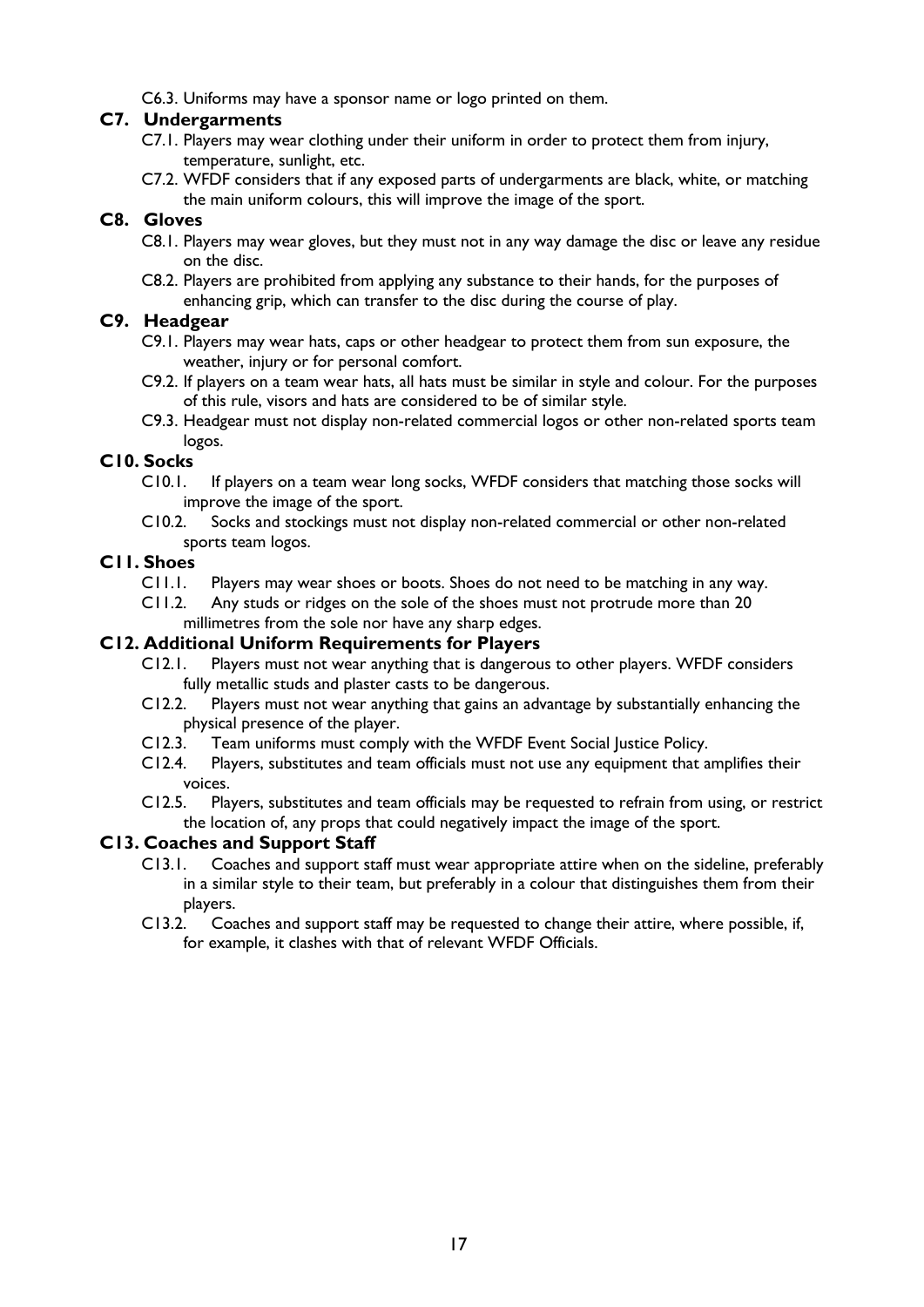# **Appendix D: WFDF Eligibility and Roster Guidelines**

### **D1. Team Eligibility – National Team Rosters**

- D1.1. WFDF membership is a requirement for registering and competing in WFDF sanctioned championship events. Only regular, organizational, and associate member organizations in good standing may register teams.
- D1.2. A National Federation is a WFDF Member recognized by WFDF as representing the sport of ultimate for a country.
	- D1.2.1. A country which fulfils the following criteria will be considered a small Ultimate community for the purposes of National Team roster eligibility per division (for Juniors events, only the number of eligible registered players for that division shall be used for the calculations):
		- D1.2.1.1. Mixed Divisions: A maximum of one hundred and fifty (150) female ultimate players or a maximum of one hundred and fifty (150) male ultimate players are registered with the National Federation (Ultimate Federation, Flying Disc Federation or similar) according to the WFDF census data from the calendar year prior to the event.
		- D1.2.1.2. Open Divisions: A maximum of one hundred and fifty (150) male ultimate players are registered with the National Federation (Ultimate Federation, Flying Disc Federation or similar) according to the WFDF census data from the calendar year prior to the event.
		- D1.2.1.3. Women's Divisions: A maximum of one hundred and fifty (150) female ultimate players are registered with the National Federation (Ultimate Federation, Flying Disc Federation or similar) according to the WFDF census data from the calendar year prior to the event.
		- D1.2.1.4. Under-20 Mixed Divisions: A maximum of seventy-five (75) U20 female ultimate players or a maximum of seventy-five (75) U20 male ultimate players are registered with the National Federation (Ultimate Federation, Flying Disc Federation or similar) according to the WFDF census data from the calendar year prior to the event.
		- D1.2.1.5. Under-20 Open Division: A maximum of seventy-five (75) U20 male ultimate players are registered with the National Federation (Ultimate Federation, Flying Disc Federation or similar) according to the WFDF census data from the calendar year prior to the event.
		- D1.2.1.6. Under-20 Women's Division: A maximum of seventy-five (75) U20 female ultimate players are registered with the National Federation (Ultimate Federation, Flying Disc Federation or similar) according to the WFDF census data from the calendar year prior to the event.
		- D1.2.1.7. The country has been a National Federation for less than sixteen (16) years.
- D1.3. WFDF World Ultimate Championship Events for National Teams are:
	- D1.3.1. WFDF World Ultimate and Guts Championships (WUGC)
	- D1.3.2. WFDF World Junior Ultimate Championships (WJUC)
	- D1.3.3. WFDF World Under 24 Ultimate Championships (WU24)
	- D1.3.4. WFDF World Masters Ultimate Championships (WMUC)
- D1.4. All players on National Team Roster must be members of the National Federation in good standing, and must meet whatever other requirements are placed on them by the National Federation.
- D1.5. Player Classes All players on a National Team Roster must belong to one of the following classes:
	- D1.5.1. Legal Citizen Players are deemed to be "Legal citizens" if they own a passport or equivalent legal document issued by the country's government
	- D1.5.2. WFDF Citizen Players are also deemed to be "WFDF citizens" if they have moved to the country at least four (4) years prior to the start date of the event and spent more than 75% of those four (4) years in the country.
	- D1.5.3. Resident Non-Citizen Players are deemed to be "Resident non-citizens" if they own a legal certificate of permanent residency issued by the country's government; or if they have moved to the country at least twenty (20) months prior to the start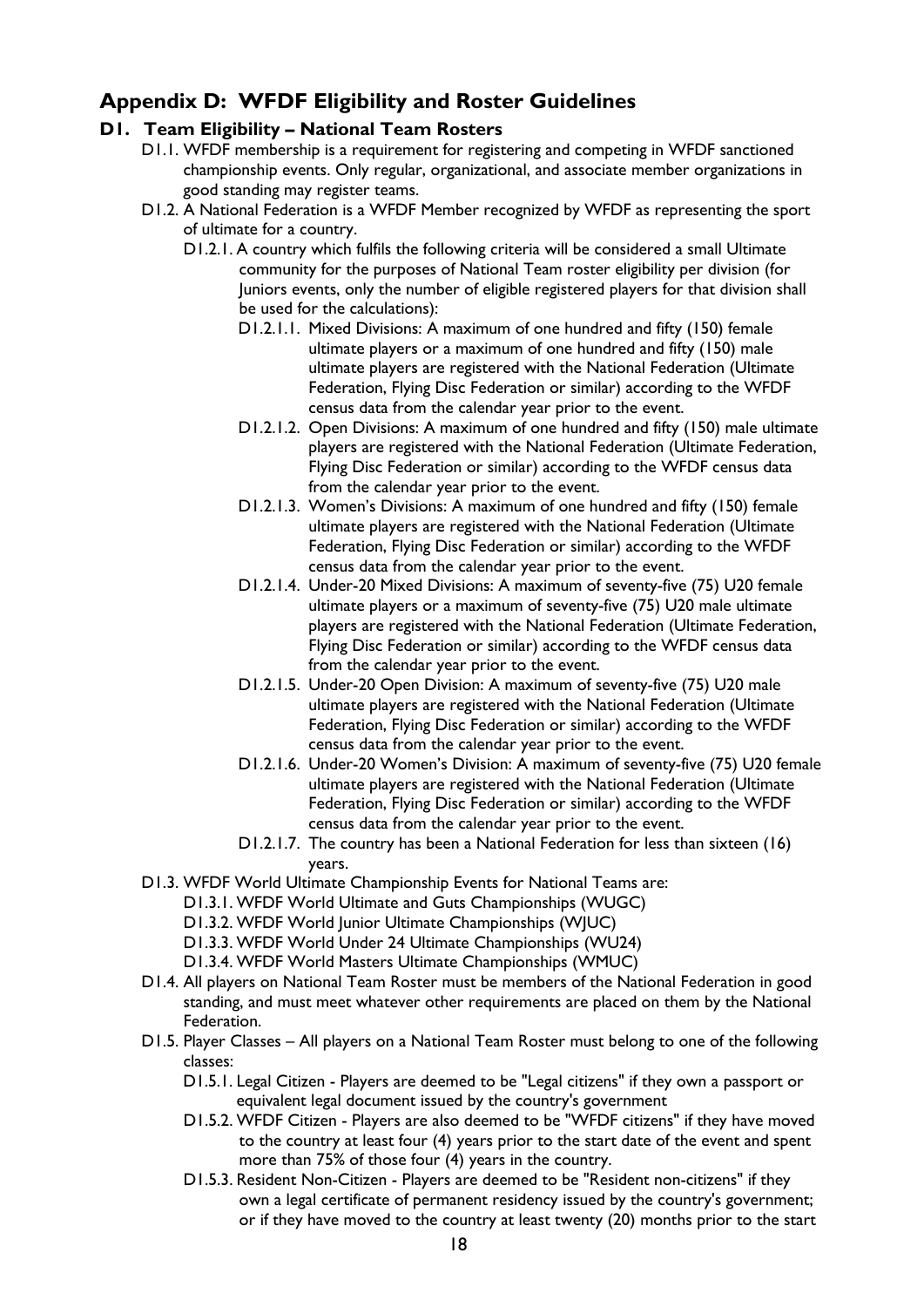date of the event and spent more than 75% of those twenty (20) months in the country.

- D1.6. Team Roster Composition A National Team may have on its roster:
	- D1.6.1. any number of Legal Citizens or WFDF Citizens
	- D1.6.2. a maximum of four (4) Resident Non-Citizens
- D1.7. Team Roster Composition Small Ultimate Community
	- D1.7.1. Teams from small Ultimate communities will be allowed to add one (1) extra Resident Non- Citizen to their Roster.
	- D1.7.2. For Teams from small Ultimate communities, the length of time for Resident Non-Citizens referenced in section D1.5.3 will be reduced to ten (10) months.
- D1.8. A single player may not participate on more than one team during a single WFDF Event.
- D1.9. The team roster must be inspected by an official of the National Federation who represents the team before being submitted. This official must countersign the roster to indicate they have inspected it and found it to be in accordance with player eligibility.
- D1.10. WFDF reserves the right to invalidate a submitted roster if it is felt that the team does not adequately represent the country the team is intended to represent.

### **D2. Team Eligibility – Club Team Rosters**

- D2.1. WFDF membership is a requirement for registering and competing in WFDF sanctioned championship events. Only teams from regular, organizational, and associate member organizations may register for such events.
- D2.2. WFDF World Ultimate Club Championship Events are: D2.2.1. WFDF World Ultimate Club Championships (WUCC) D2.2.2. WFDF World Masters Ultimate Club Championships (WMUCC)
- D2.3. All players on Club Team Roster must be members of the National Federation in good standing, and must meet whatever other requirements are placed on them by the National Federation.
- D2.4. A single player may not participate on more than one team during a single WFDF Event.
- D2.5. Club team names must not include any wording that could reasonably be considered as offensive or inappropriate, as determined by WFDF.
- D2.6. The team roster must be inspected by an official of the National Federation who represents the team before being submitted. This official must countersign the roster to indicate they have inspected it and found it to be in accordance with player eligibility rules and the definition of a club team according to that National Federation.

### **D3. Player Eligibility – Gender**

- D3.1. In order to be eligible to play in the following WFDF playing divisions, players must meet the specified criteria.
- D3.2. The eligibility of transgender athletes is governed by the WFDF Transgender Policy.
- D3.3. Mixed Divisions All players are eligible to participate in the Mixed Divisions of all competitions.
- D3.4. Open Divisions All players are eligible to participate in the Open Divisions of all competitions.
- D3.5. Women's Divisions All female players are eligible to participate in the Women's Divisions of all competitions.

### **D4. Player Eligibility – Age**

- D4.1. In order to be eligible to play in the following WFDF playing divisions, players must meet the specified criteria.
- D4.2. Mixed, Open and Women's Divisions A player participating in these divisions must be fourteen (14) years old or older during the calendar year in which the tournament concludes.
- D4.3. Master Divisions
	- D4.3.1. A player participating in a Master division as a female must be thirty (30) years old or older during the calendar year in which the tournament concludes.
	- D4.3.2. A player participating in a Master division as a male must be thirty-three (33) years old or older during the calendar year in which the tournament concludes.
- D4.4. Grand Master Divisions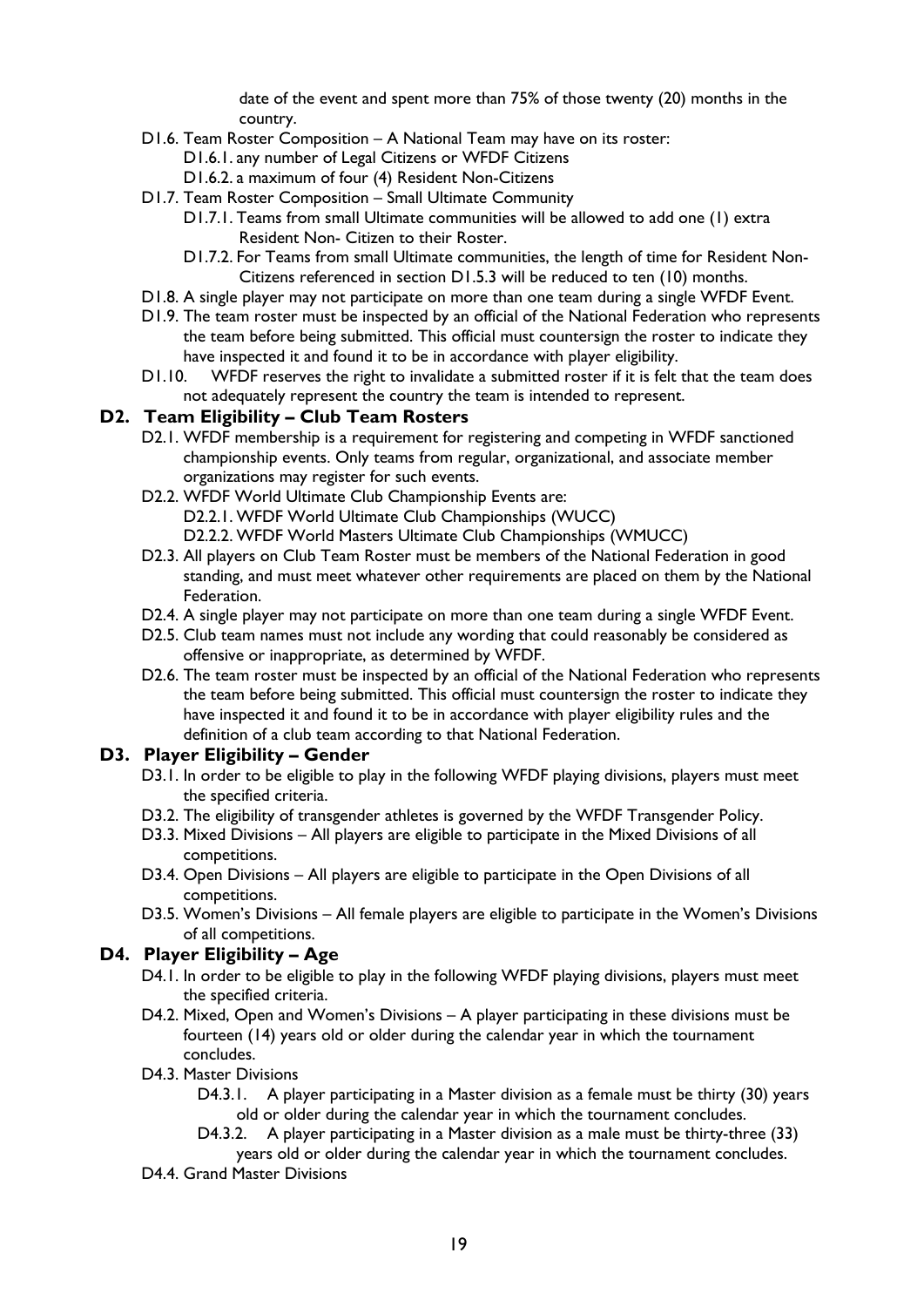- D4.4.1. A player participating in a Grand Master division as a female must be thirtyseven (37) years old or older during the calendar year in which the tournament concludes.
- D4.4.2. A player participating in a Grand Master division as a male must be forty (40) years old or older during the calendar year in which the tournament concludes.
- D4.5. Great Grand Master Divisions
	- D4.5.1. A player participating in a Great Grand Master division as a female must be forty-five (45) years old or older during the calendar year in which the tournament concludes.
	- D4.5.2. A player participating in a Great Grand Master division as a male must be fortyeight (48) years old or older during the calendar year in which the tournament concludes.
- D4.6. Under-24 (U24) Divisions A player participating in these divisions must be fourteen (14) years old or older and must not be twenty-four (24) years old or older during the calendar year in which the tournament concludes.
- D4.7. Junior: Under-20 (U20) Divisions A player participating in these divisions must be twelve (12) years old or older and must not be twenty (20) years old or older during the calendar year in which the tournament concludes.
- D4.8. Under-17 (U17) Divisions A player participating in these divisions must be twelve (12) years old or older and must not be seventeen (17) years old or older during the calendar year in which the tournament concludes.
- D4.9. Under-14 (U14) Divisions A player participating in these divisions must be ten (10) years old or older and must not be fourteen (14) years old or older during the calendar year in which the tournament concludes.
- D4.10. Under-11 (U11) Divisions A player participating in these divisions must be eight (8) years old or older and must not be eleven (11) years old or older during the calendar year in which the tournament concludes.

### **D5. Roster Details**

- D5.1. Rosters that are submitted for all events must include the following information for all players:
	- D5.1.1. Full Name
	- D5.1.2. Jersey Number (0-99)
	- D5.1.3. Date of Birth
	- D5.1.4. Gender
	- D5.1.5. Nationality

### **D6. Roster Eligibility – Continental Championships (AOUC, PAUC, AAUC)**

- D6.1. Teams playing at Asian Oceanic Ultimate Championships (AOUC), All African Ultimate Championships or Pan American Ultimate Championships (PAUC) may submit any roster that has been approved by the National Federation of the county they are representing.
- D6.2. WFDF will allow more liberal interpretation of eligibility for players at Continental Championships to encourage participation, but encourage National Federations to keep the "National" and "Club" eligibility criteria in mind when approving rosters.
- D6.3. For countries sending more than one (1) team to an event, a maximum of one (1) team may use the "National Team" eligibility rules, and all of the other teams must use the "Club Team" eligibility rules.
- D6.4. WFDF reserves the right to invalidate a submitted roster if it is felt that the team does not adequately represent the country the team is representing.

### **D7. Exemptions**

D7.1. For exceptional circumstances Federations or Teams may apply to the WFDF Ultimate Committee for exemptions to the Eligibility and Roster Guidelines listed in Section D.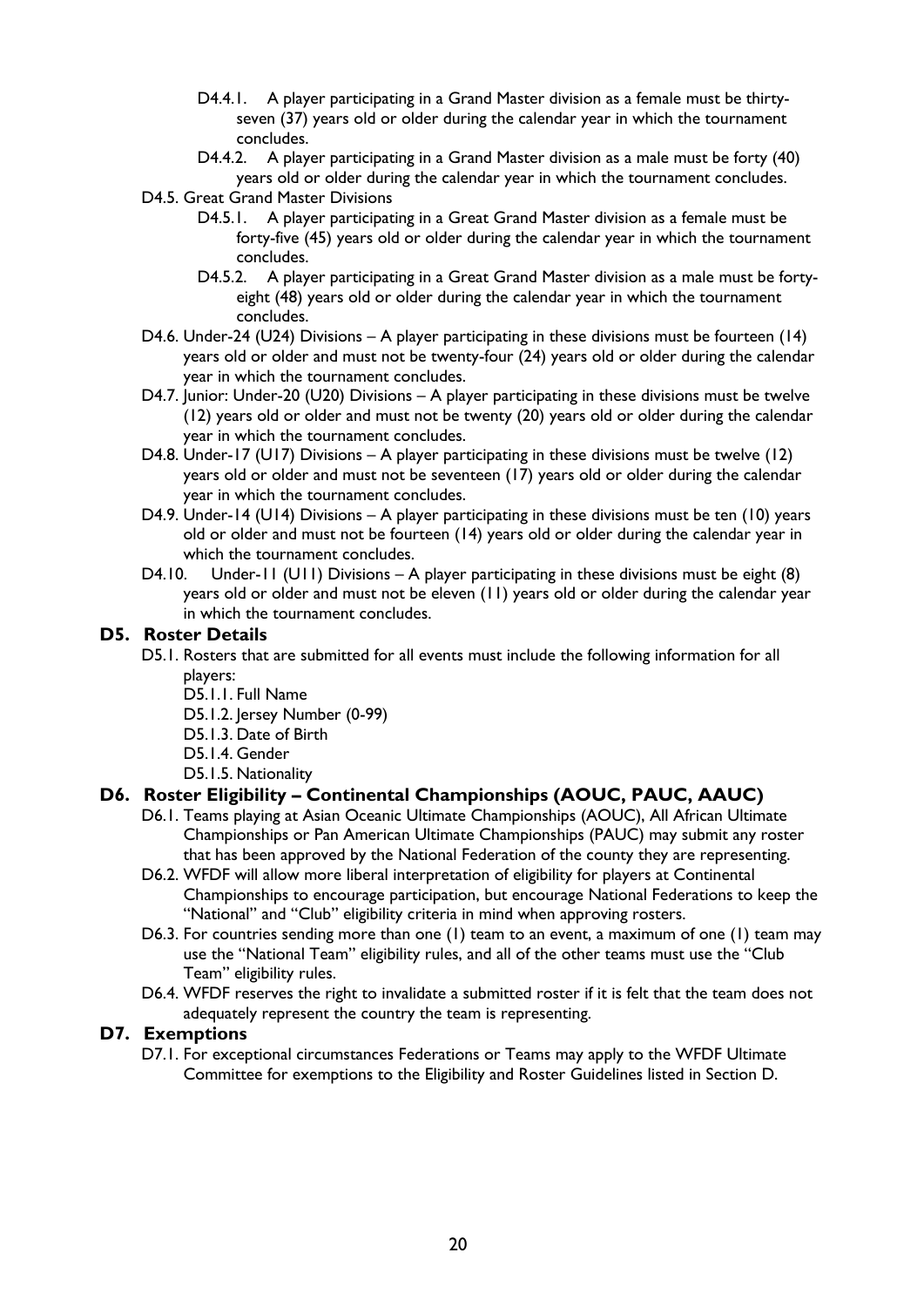# **Appendix E: Seeding, Schedule and Event Bids**

### **E1.Seeding for National Team Events (per division)**

- E1.1. Use final standings of the previous instance of event being seeded to determine the top eight (8) teams.
- E1.2. For remaining countries not included in E1.1, determine the seeding by using the average score of:
	- E1.2.1. the final standings of the previous instance of the event being seeded, and
	- E1.2.2. the current World Ultimate Rankings.
	- E1.2.3. Where a country did not attend the previous instance of the event being ranked, use only that countries current World Ultimate Ranking.
- E1.3. All countries with a zero (0) score from E1.2 will be ordered at the bottom of the seeding list by random draw.
- E1.4. Re-seeding for European Teams
	- E1.4.1. WUGC: Reorder European Teams, keeping relative position to non-European Teams, based on most recent European Ultimate Championships.
	- E1.4.2. WJUC: Reorder European Teams, keeping relative position to non-European Teams, based on most recent European Youth Ultimate Championships U20.

### **E2.Seeding for Club Team Events (per division)**

- E2.1. Seed all teams participating from each country (example USA1, USA2, USA3) according to each National Federation, or in lieu of National Federation comment, based on the event used to qualify for WFDF event.
- E2.2. Re-seed for European Teams: Seed European teams using most recent European Ultimate Club Championships (example – EUR1, EUR2, EUR 3). Teams from each country will retain their relative position to each other as per E2.1.
- E2.3. Use final standings of previous instance of event being seeded, placing teams from each country into past standing obtained by teams from the same country. In the case of European teams, placing teams into past standing obtained by teams from Europe.
- E2.4. Ultimate Committee to use best knowledge to seed teams not seeded by E2.3.

### **E3.Seeding Pools (Semi-Random Seeding)**

E3.1. Pools will be seeded using a traditional "snake" numbering system. Example:

| Pool A | Pool B | Pool C | Pool D |
|--------|--------|--------|--------|
|        | 2      | 3      |        |
| 8      | 7      | 6      | 5      |
| 9      | 10     | П      | 2      |
| 16     | 15     | 4      | 13     |
| 17     | 18     | 19     | 20     |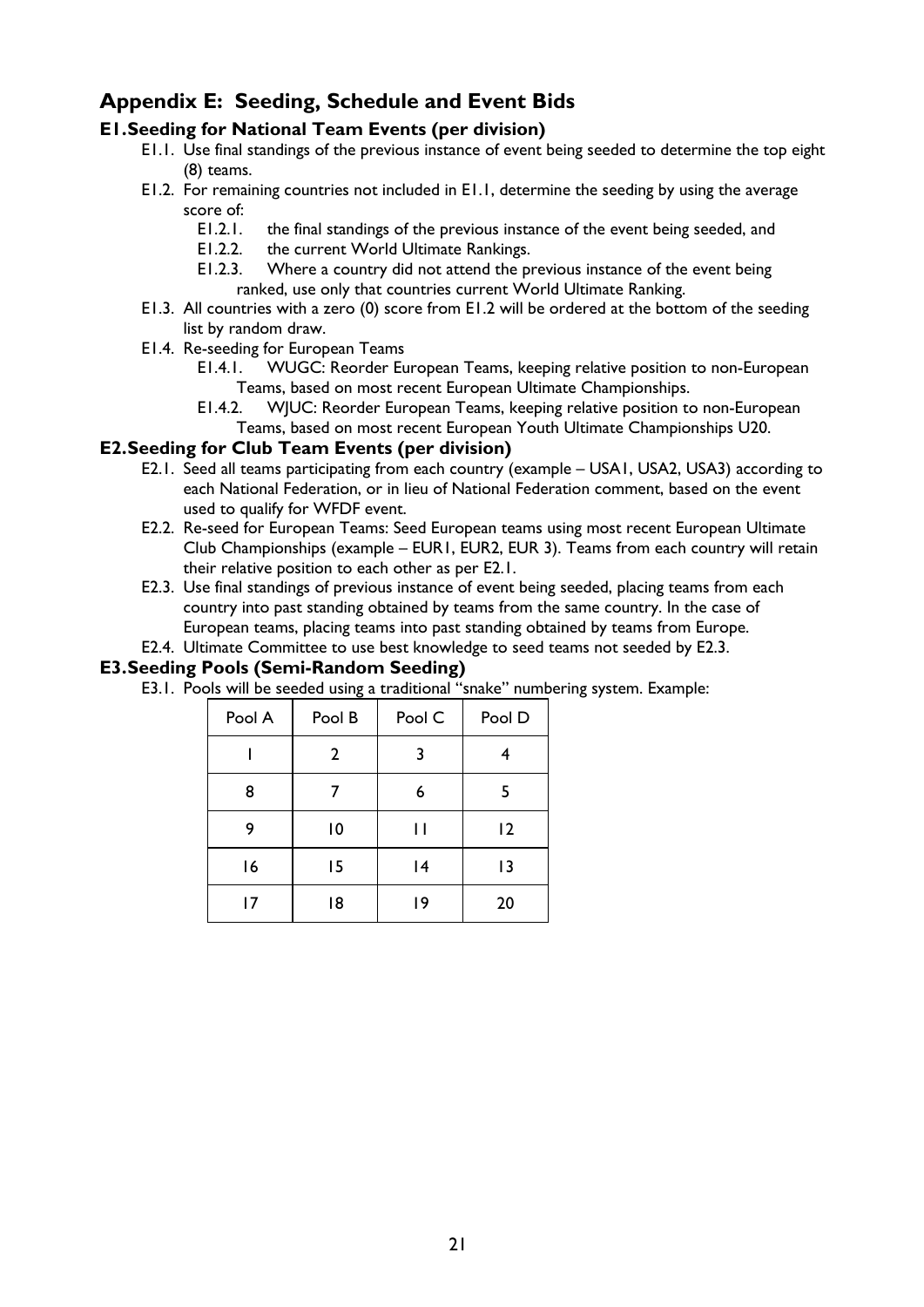E3.2. In situations where pools have an uneven number of teams, the pools with fewer teams will correspond with the pool with the #1 seed, then the pool with the #2 seed and so on. Example:

| Pool A | Pool B         | Pool C | Pool D |
|--------|----------------|--------|--------|
|        | 2              | 3      |        |
| 8      |                | 6      |        |
| 9      | $\overline{0}$ | П      | 12     |
| 16     | 15             | 4      | 13     |
|        |                | 17     | 18     |

- E3.3. The #1 seed for each pool gets placed according to the ranking list of teams.
- E3.4. The next "n" number of teams from the ranking list, where "n" = the number of pools, are randomly drawn into the next "n" number of positions.
	- E3.4.1. For systems with 4 or more pools "n" is always a minimum of 4 and a maximum of 50% of the number of pools (while enough unplaced teams remain)
- E3.5. Repeat step E3.4 until all teams are placed.
- E3.6. If the placement of a set of teams results in a country having more than two (2) teams in a single pool WFDF may adjust the random draw of that set of teams to avoid this situation. Teams may only be moved within their random draw pot of "n" teams (see E3.4) to achieve this goal.
- E3.7. For WU24 and WJUC events, where the number of pools is greater than two (2), if the placement of a set of teams results in a region having more than three (3) teams in a single pool WFDF may adjust the random draw of that set of teams to avoid this situation. Teams may only be moved within their random draw pot of "n" teams (see E3.4) to achieve this goal.

### **E4.Bids to National Team Events (WUGC, WU24, WJUC, WMUC)**

- E4.1. For each division, where space is available, all WFDF National Federations indicating an expression of interest for each division will receive one (1) bid in each playing division for each event.
- E4.2. Where events have limitations on the number of teams or participants, WFDF will reduce the number of bids offered to National Federations by the following criteria implemented in order. No Federation will receive more than one (1) bid per playing division. For section E4.2.1 & E4.2.3 WFDF may limit the number of bids offered using the most recent WFDF World Rankings of Ultimate if implementing that criteria for all National Federations exceeds the event capacity.
	- E4.2.1. National Federations receive one (1) bid in each playing division in which the National Federation placed a team in the top nine (9) (including ties), from the previous relevant World National Team Event.
	- E4.2.2. The host federation will receive one (1) bid in each division for any division which they did not receive a bid in E4.2.1.
	- E4.2.3. National Federations not receiving a bid from E4.2.1 or E4.2.2 will receive one (1) bid in each playing division in which the National Federation placed a team in the top three (3) (including ties), following the removal of teams from countries receiving bids in E4.2.1 and E4.2.2, from that countries Continental Event concluding prior to ten (10) months before the start of the event.
	- E4.2.4. National Federations who have not received a bid in E4.2.1, E4.2.3, or E4.2.3 will be given a single bid in the division of their choice, assuming space is available, based on the current WFDF World Ultimate Rankings as of the time of opening of registration for the event.
	- E4.2.5. Following the initial release of bids created by E4.2.1, E4.2.3, E4.2.3, and E4.2.4, remaining bids, bids returned by National Federations or bids forfeited by teams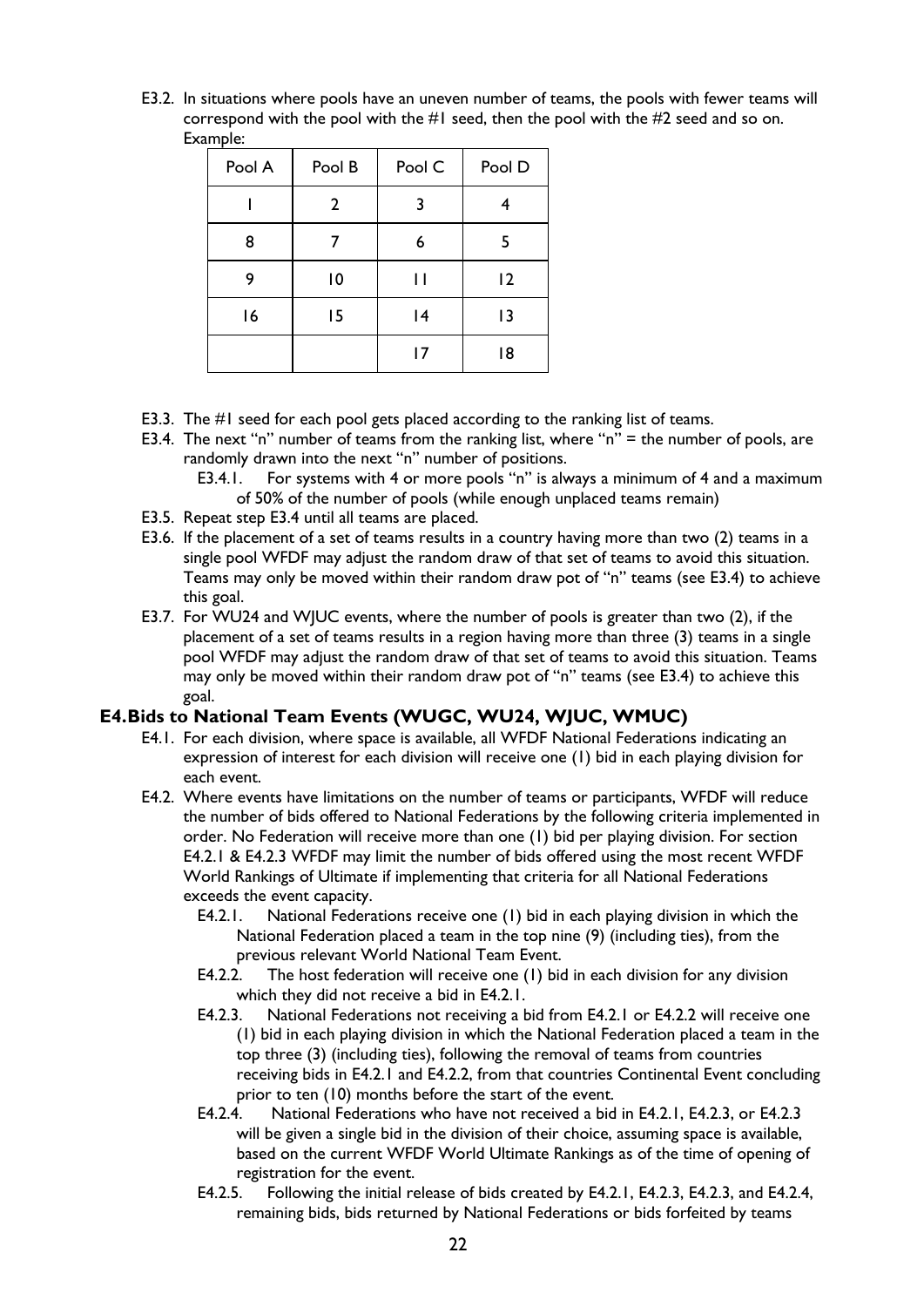failing to meet event registration deadlines for each division will be given to National Federations from the waitlist.

E4.2.6. A waitlist will be created for each playing division in the event using remaining teams who have expressed an interest in attending the event in the order of the WFDF World Ultimate Rankings as of the opening of registration for the event. Any country accepting a single bid in E4.2.4 will have all remaining teams on the waitlist in other divisions moved to the bottom of the waitlist, in order of WFDF World Ultimate Rankings for all similar teams.

### **E5.Bids to Club Team Event (WUCC)**

WFDF will use the following criteria, implemented in order. WFDF may limit the number of bids offered using the most recent WFDF World Rankings of Ultimate if implementing that criteria for all National Federations exceeds event capacity.

- E5.1. National Federations receive one (1) bid in each playing division in which the National Federation participated in the previous WUGC event.
- E5.2. For each playing division, one (1) bid will be given out to the top three (3) finishing countries in that division at the preceding relevant World Club event.
- E5.3. For each playing division, if the country that won the most recent Continental Championship has not received at least one (1) bid from E5.1 or E5.2, they will receive a bid in that division.
- E5.4. Any National Federation not receiving at least one (1) bid in E5.1, E5.2, or E5.3 will receive one (1) bid into a division to be determined by the Federation.
	- E5.4.1. WFDF may restrict the choice of division from E5.4 if a division is deemed to be "full" from previous bids offered.
	- E5.4.2. If a National Federation turns down all of the bids they receive by rule E5.1, E5.2 and E5.3, then for the purposes of rule E5.4 they will be treated as a federation that did not receive a bid in E5.1, E5.2, or E5.3.
- E5.5. National Federations receive one (1) bid in each playing division if that division was included in that Federations previous calendar year's National Championships or if that division is planned to be included in that Federations current calendar year's National Championships.
- E5.6. National Federations not receiving a bid (per division) from E5.5 will receive one (1) bid in each playing division in which that National Federation had a team participating in the previous Continental event. This bid will not be offered if it is in the same division as the bid selected by the National Federation in E5.4.
- E5.7. Additional spaces per division will be offered to National Federations based on the finishing position of countries at the preceding relevant Worlds Club event, starting with the 4th place country.

### **E6.Bids to Masters Club Team Event (WMUCC)**

WFDF will use the following criteria, implemented in order. WFDF may limit the number of bids offered using the most recent WFDF World Rankings of Ultimate if implementing that criteria for all National Federations exceeds event capacity.

- E6.1. National Federations receive one (1) bid in each playing division in which the National Federation participated in the previous WMUC event. National Federations receive one (1) bid in each playing division for all other divisions at WMUCC that were not offered at the preceding WMUC.
- E6.2. For each division, one (1) bid will be given to the top three (3) finishing countries in that division at the preceding WMUC event. For all other divisions, the top three (3) countries based on the most recent WFDF World Ultimate Rankings will receive one (1) bid per division.
- E6.3. National Federations not receiving a bid in E6.1 or E6.2 will receive one (1) bid in any division that was included in the Federations previous calendar year's National Championships or if those divisions are planned to be included in that Federations current calendar year's National Championships.
- E6.4. Any National Federation not receiving at least one (1) bid in E6.1, E6.2 or E6.3 for any divisions will receive one (1) bid into the division determined by the Federation.
	- E6.4.1. Should an individual division be at capacity, WFDF may restrict the choice of division by the National Federation.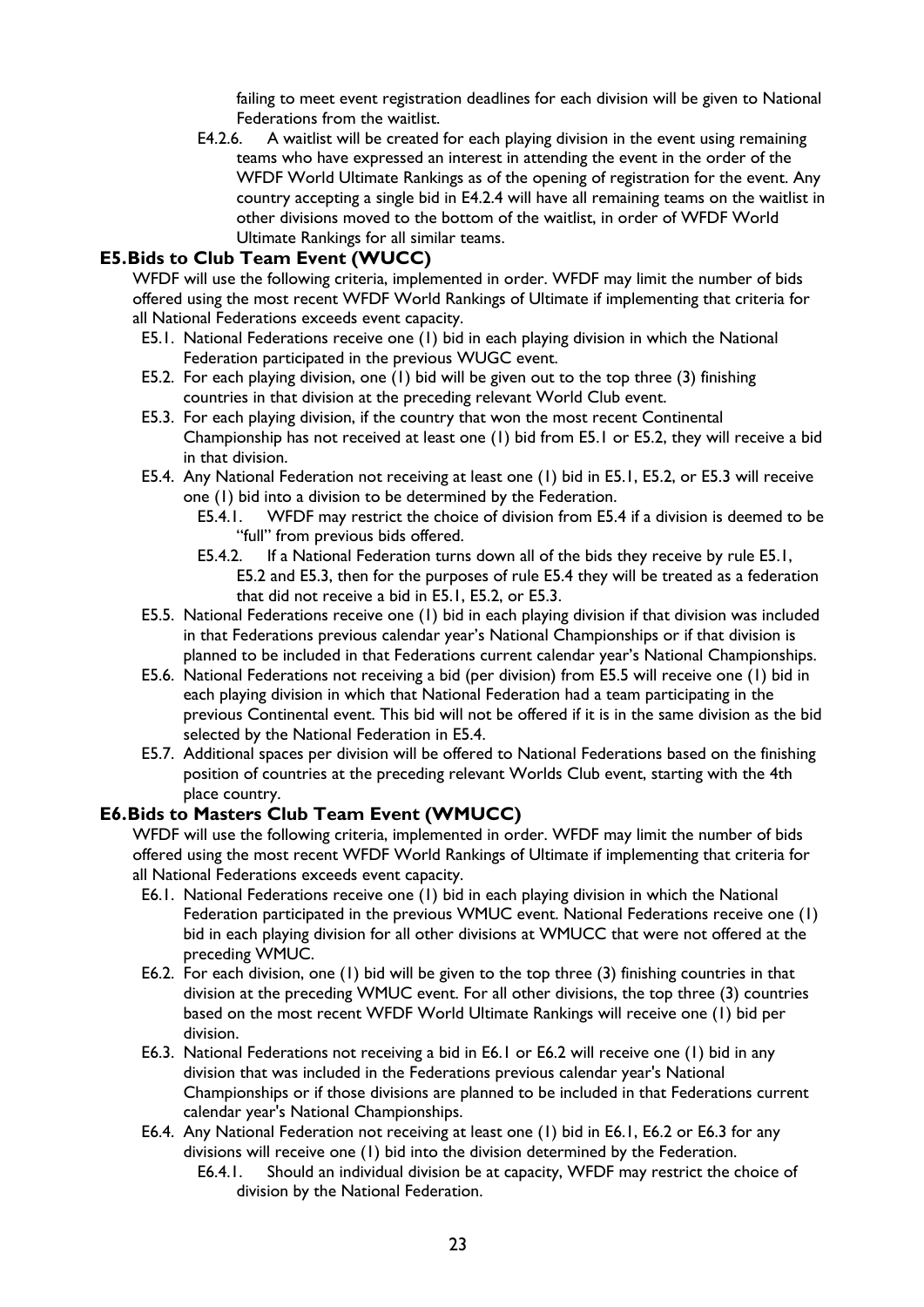E6.5.Additional spaces per division will be offered to National Federations based on the finishing position of countries at the preceding relevant Worlds Club event, starting with the 4th place country.

### **E7.Scheduling Rules**

- When creating the schedule for WFDF World Events, officials will take into account the following criteria. Each section is considered more important than the one following.
	- E7.1. All teams in the tournament must have the same path to the championship based on overall schedule structure. Example – No team is given an automatic "bye" to a later round in the event unless all teams had a similar opportunity to achieve that bye.
		- E7.1.1. An exception can be made if an event has an uneven number of teams in the initial pools. In this case teams in pools with more teams may need to play an additional game in round robin play, and an additional team from a larger pool may be eliminated from the next round over a pool with fewer teams.
	- E7.2. Teams will not play games in consecutive timeslots in the same day.
	- E7.3. Teams will not play more than two (2) games in the same day.
		- E7.3.1. This rule may be broken if significant scheduling constraints exist, or in the case that weather issues have created a need to fairly complete the tournament. Example – playing Quarter Finals, Semi-Finals and Finals on the last day of the event rather than cancel the Quarter Final round. In this case the schedule must adhere to the following:
			- E7.3.1.1. No team will play three (3) games in one (1) day more than once at a tournament.
			- E7.3.1.2. When possible, a team should only play a third game in a single day if that game is against another team that is also playing its third scheduled game of that day.
			- E7.3.1.3. When possible, teams involved in a third game should have followed the same schedule for the day, with games and byes having occurred at the same time.
	- E7.4. Schedule should minimize teams playing in the last timeslot of a day and the first timeslot the next day.
	- E7.5. Schedule should minimize the possibility of the same team playing in the first timeslot of a tournament for three (3) consecutive days.
	- E7.6. Schedule should minimize the possibility of the same team playing in the first timeslot and the last timeslot of the day.

### **E8.World Ultimate Rankings**

- E8.1. The World Ultimate Rankings are rankings that are based on the finishing position of each country's top team in each playing division over the last four years from the most recent WFDF Ultimate events.
- E8.2. World Ultimate Ranking Points are calculated by using the following formula for each team participating in all eligible divisions for all eligible events:
	- Points = (MAX Points/Teams in Division)  $X$  ((Teams in Division Team Rank)+1)
	- E8.2.1. For Club Events, only a country's top placing team will collect points. Lower ranked teams from the same country will be removed from the list of teams for the purposes of calculating the "Teams in Division".
	- E8.2.2. A country's World Ultimate Ranking is the sum of all points collected by all that country's from all eligible events/divisions.
	- E8.2.3. World Ultimate Rankings are calculated using the most recent occurrence of all eligible events.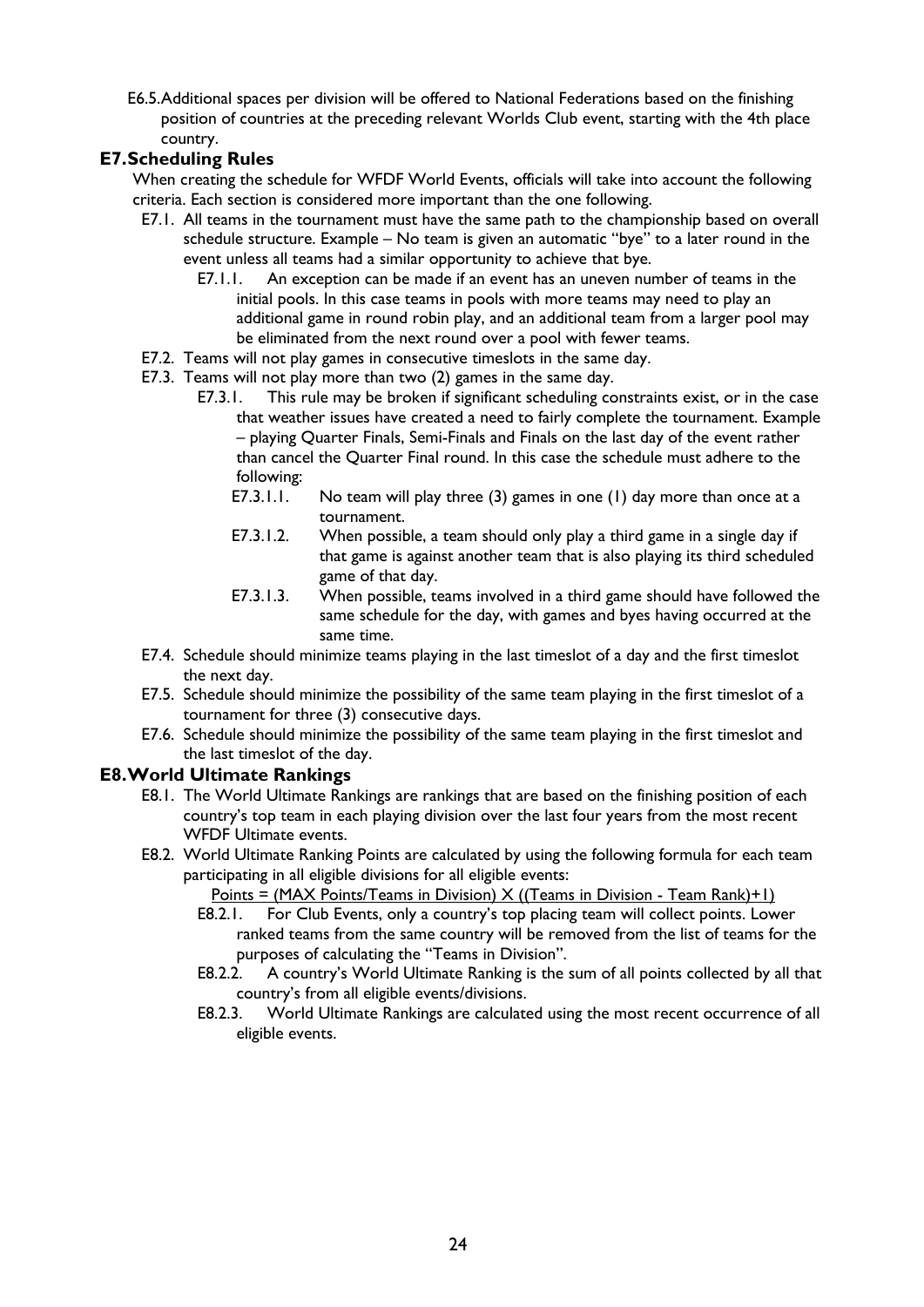E8.3. Eligible Events, Divisions and Max Points:

| Event             | Divisions                      | Max Points |
|-------------------|--------------------------------|------------|
| <b>WUGC/WUCC</b>  | O/W/X                          | 48         |
| <b>WBUC</b>       | O/W/X                          | 48         |
| <b>WBUC</b>       | MO/MW/MX                       | 24         |
| <b>WBUC</b>       | <b>Other Masters Divisions</b> | 12         |
| WU24/WJUC         | O/W/X                          | 36         |
| <b>WMUC/WMUCC</b> | MO/MW/MX                       | 24         |
| <b>WMUC/WMUCC</b> | <b>Other Masters Divisions</b> | 12         |
| Continentals      | O/W/X                          | 24         |
| Continentals      | Masters Divisions*             | 12         |

\*Age Restricted Divisions at Continentals Events are only eligible if the same division has previously occurred at WJUC, WMUCC, WMUC (for Grass Events) or WBUC (for Beach Events).

E8.4. The most recent World Ultimate Rankings are defined as the rankings that are current at the time of the bid allocation process for any given event.

### **E9. Adjustments to seeding and bids.**

- E9.1. In exceptional circumstances the Ultimate Committee has the authority to adjust the seedings and bids generated by the rules set out in Section E.
- E9.2. If adjustments are made by the Ultimate Committee, the reasons for these adjustments must be published by WFDF.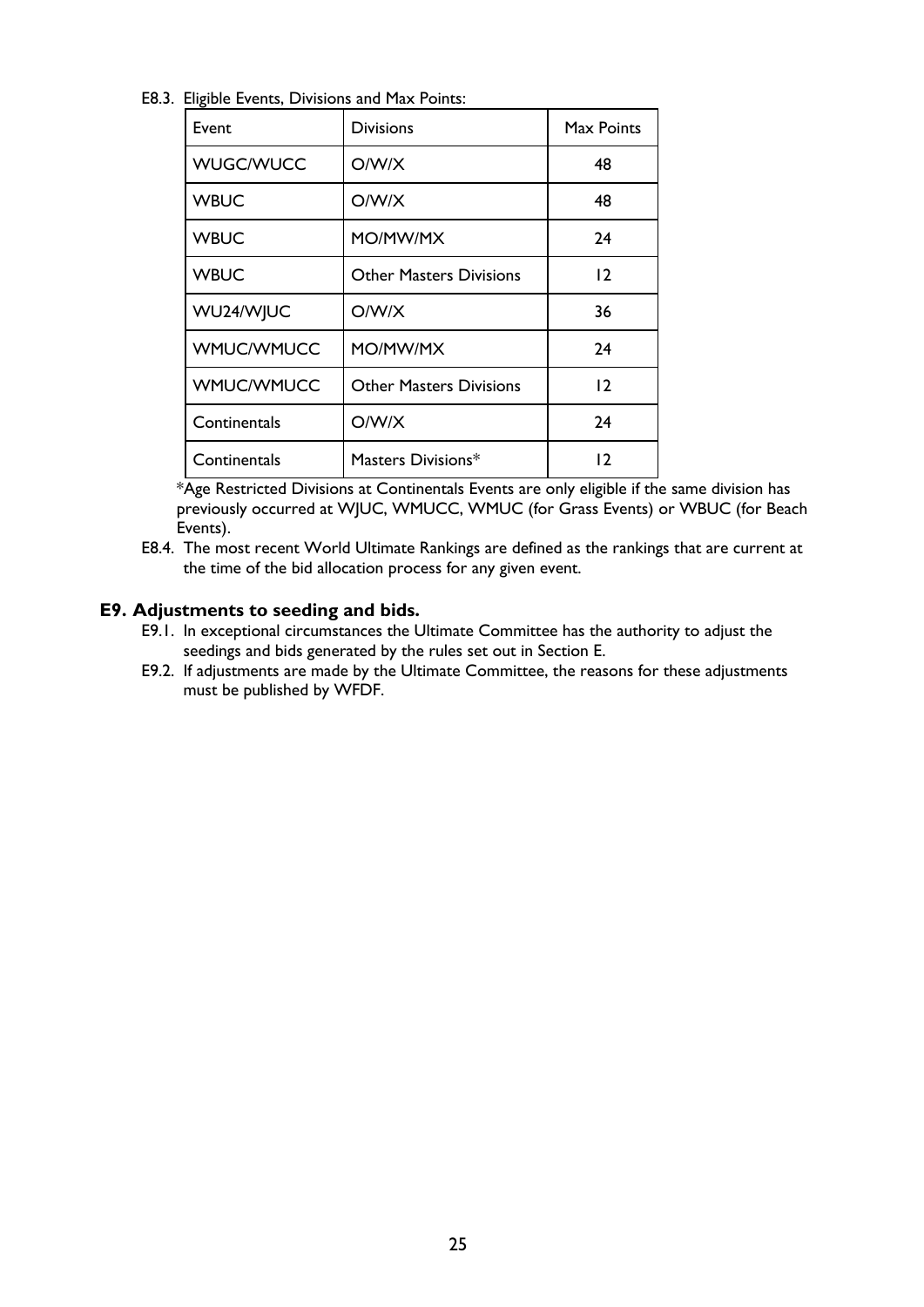# **Appendix F: Hand Signals**

### **F1.Purpose of Hand Signals:**

F1.1.To signal to other players, game officials, substitutes, team staff or spectators, what call has been made by the players involved. Note: Responsibility for all calls remains with the players.

### **F2.Use of Signals:**

- F2.1.Signals may be made either by the players involved, or by players or non-players (eg officials) who have heard the call.
- F2.2.Non-players may only signal in response to a player's call on the field.
- F2.3.Non-players should also use signal 23 to indicate which team made the call, after the following calls: Foul, Violation, Retracted, Time-out, Spirit Stoppage and Stoppage.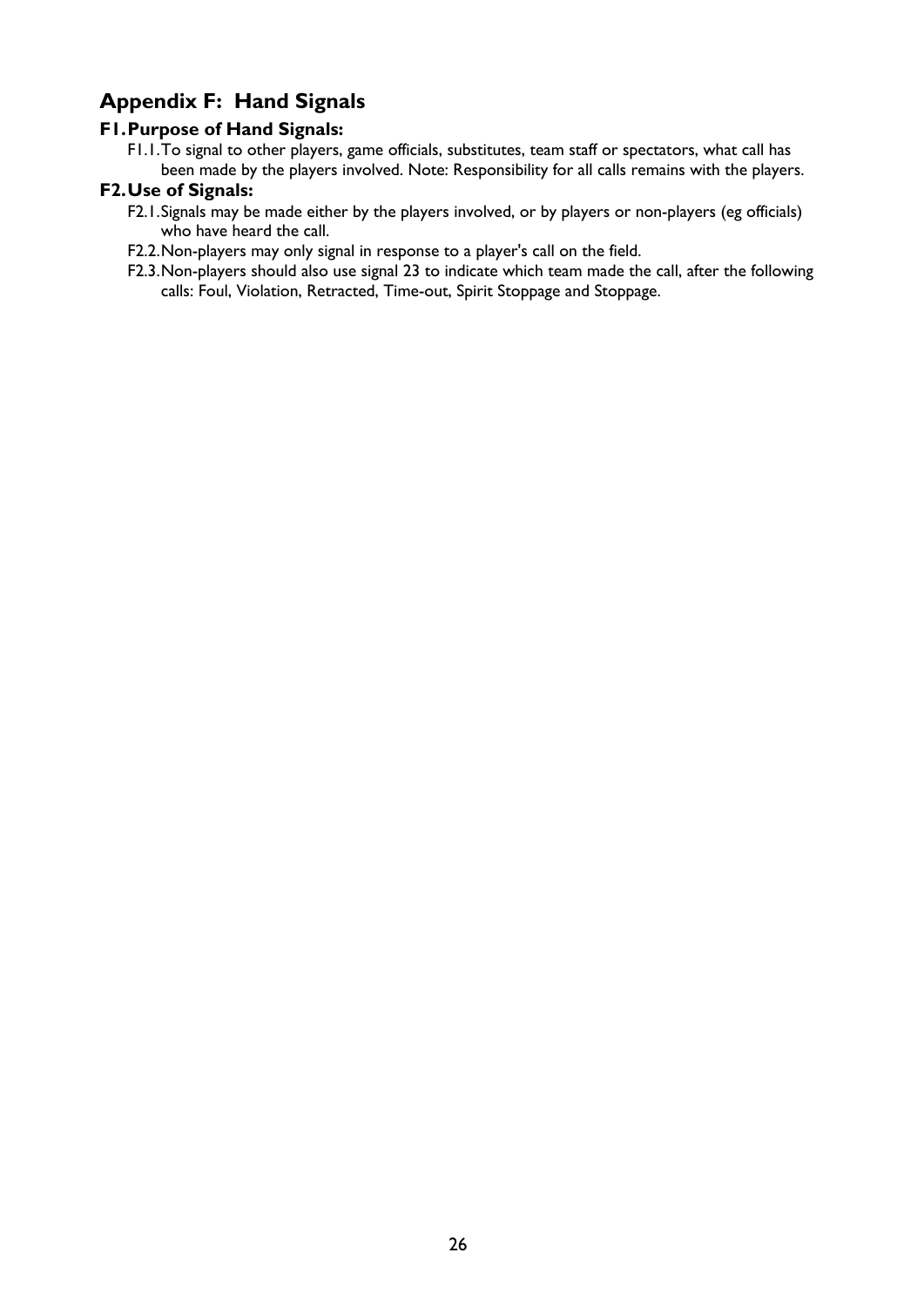

Arms raised, elbows bent, fists facing head



1. Foul 2. Violation 3. Goal "Violation" Hands above head forming a V, closed fists



4. Contest **5. Accepted** 6. Retracted/Play On "Contest" "Accepted" "Retracted" "Play On" Forearms extended in front of body, elbows tight against torso with palms facing upwards



8. Disc down 9. Disc up

Index finger straight arm pointing down at 45 degree



Raise both arms, fully extended, straight up, palms facing inward



Sweeping crossover motion with both arms extended down in front of body



Elbow down forearm vertical index finger pointing upward



Closed fists, rotate wrists around in a vertical circle



"Pick" "Travel" "Fast Count" "Straddle" "Disc Space" "Wrapping" "Double Team" "Vision" Arms extended to side, palms facing front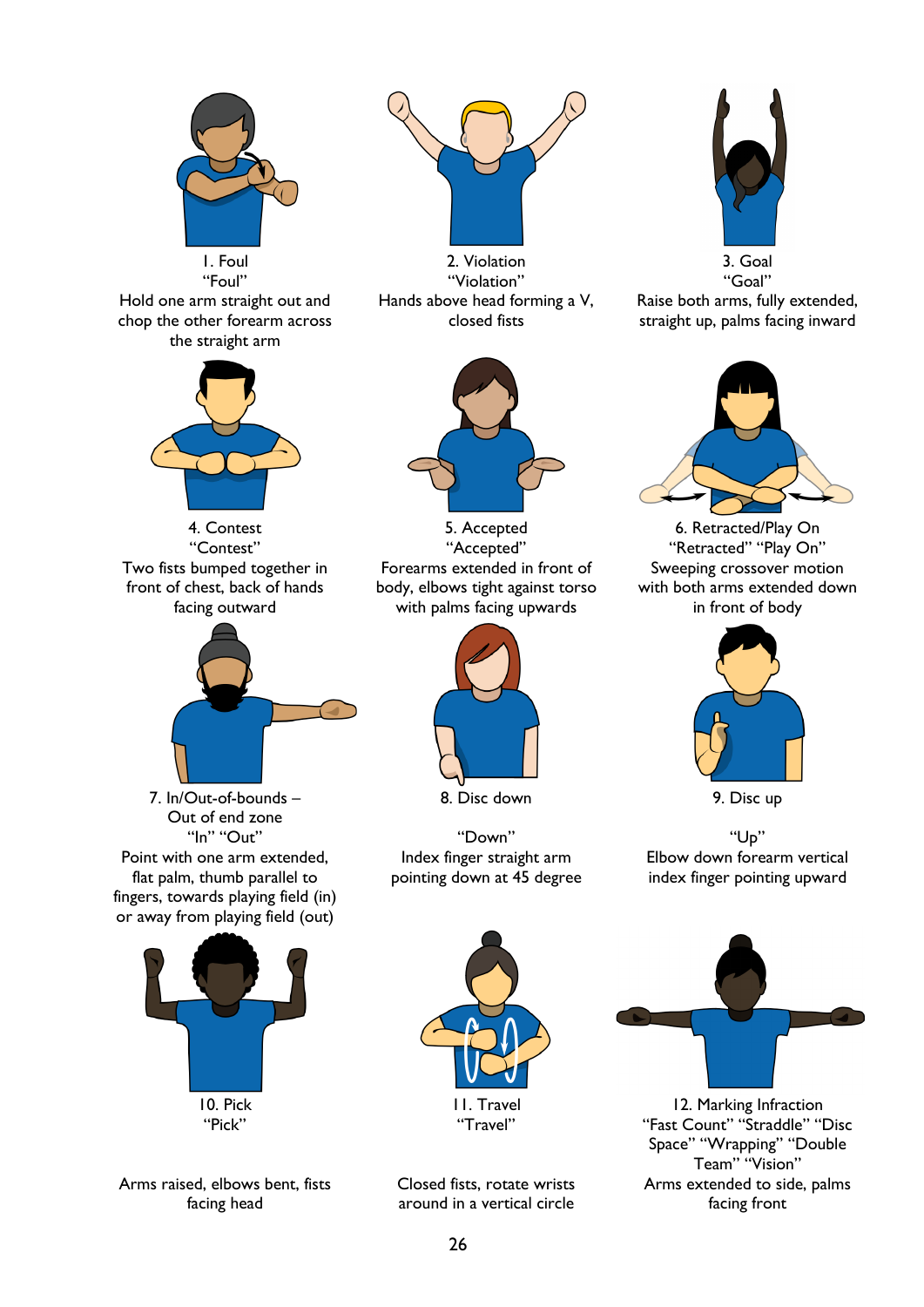

Right arm extended in front of body, palm facing up and then rotate to palm facing down



Form a T with the hands, or a hand and the disc



Hands cupped behind head, elbows out to side



Both arms pointing straight up to the left, palms facing down



13 Turnover 14. Timing Violation 15. Off side "Turnover" "Stall" "Violation" "Off side"



Tap head with open hand Arms crossed overhead in an X, hands closed in a fist



16. Time-out 17. Spirit Stoppage 18. Stoppage<br>
18. Stoppage 18. Stoppage 19. Stoppage 19. Stoppage 19. Stoppage 19. Stoppage 19. Stoppage 19. Stoppage 19. Stoppage 19. Stoppage 19. Stoppage 19. Stoppage 19. Stoppage 19. St Upside down T formed by the hands



19. Gender Ratio: Men 20. Gender Ratio: Women 21. Play has stopped "Gender Ratio: Men" "Gender Ratio: Women" Arms extended to side, hands closed in a fist



22. Match Point 23. Who made the call "Match Point" "Called by Offence/Defence" Pointing with two arms straight out, towards the end zone being defended by the team



"Spirit Stoppage" "Injury" "Technical" Hands clasped and raised above head, arms bent



Wave both extended arms crosswise overhead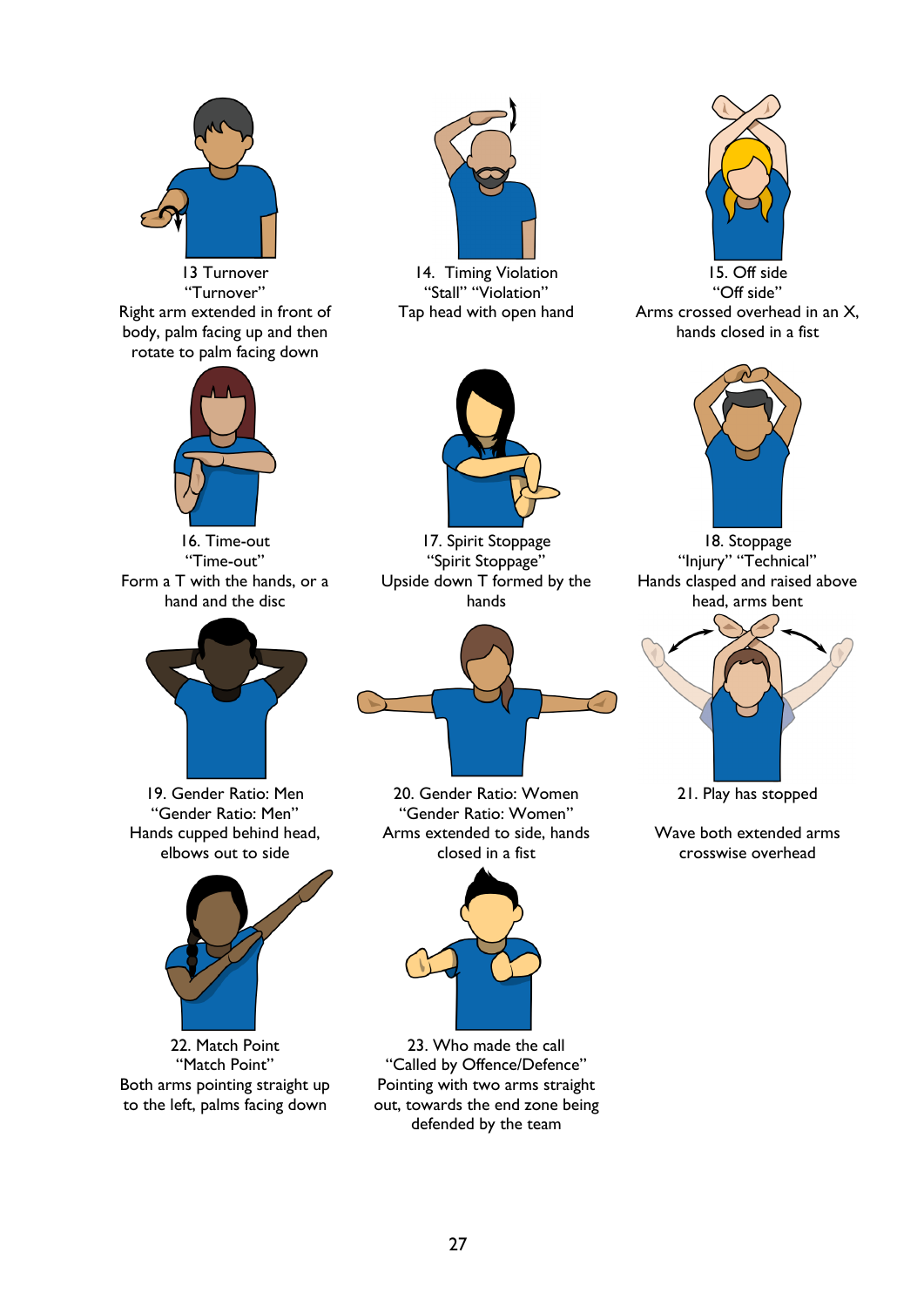# **Appendix G: Legal Code**

#### **Attribution 4.0**

By exercising the Licensed Rights (defined below), You accept and agree to be bound by the terms and conditions of this Creative Commons Attribution 4.0 International Public License ("Public License"). To the extent this Public License may be interpreted as a contract, You are granted the Licensed Rights in consideration of Your acceptance of these terms and conditions, and the Licensor grants You such rights in consideration of benefits the Licensor receives from making the Licensed Material available under these terms and conditions.

#### **Section 1 – Definitions.**

- a. **Adapted Material** means material subject to Copyright and Similar Rights that is derived from or based upon the Licensed Material and in which the Licensed Material is translated, altered, arranged, transformed, or otherwise modified in a manner requiring permission under the Copyright and Similar Rights held by the Licensor. For purposes of this Public License, where the Licensed Material is a musical work, performance, or sound recording, Adapted Material is always produced where the Licensed Material is synched in timed relation with a moving image.
- b. **Adapter's License** means the license You apply to Your Copyright and Similar Rights in Your contributions to Adapted Material in accordance with the terms and conditions of this Public License.
- c. **Copyright and Similar Rights** means copyright and/or similar rights closely related to copyright including, without limitation, performance, broadcast, sound recording, and Sui Generis Database Rights, without regard to how the rights are labeled or categorized. For purposes of this Public License, the rights specified in Section 2(b)(1)- (2) are not Copyright and Similar Rights.
- d. **Effective Technological Measures** means those measures that, in the absence of proper authority, may not be circumvented under laws fulfilling obligations under Article 11 of the WIPO Copyright Treaty adopted on December 20, 1996, and/or similar international agreements.
- e. **Exceptions and Limitations** means fair use, fair dealing, and/or any other exception or limitation to Copyright and Similar Rights that applies to Your use of the Licensed Material.
- f. **Licensed Material** means the artistic or literary work, database, or other material to which the Licensor applied this Public License.
- g. **Licensed Rights** means the rights granted to You subject to the terms and conditions of this Public License, which are limited to all Copyright and Similar Rights that apply to Your use of the Licensed Material and that the Licensor has authority to license.
- h. **Licensor** means the individual(s) or entity(ies) granting rights under this Public License.
- i. **Share** means to provide material to the public by any means or process that requires permission under the Licensed Rights, such as reproduction, public display, public performance, distribution, dissemination, communication, or importation, and to make material available to the public including in ways that members of the public may access the material from a place and at a time individually chosen by them.
- j. **Sui Generis Database Rights** means rights other than copyright resulting from Directive 96/9/EC of the European Parliament and of the Council of 11 March 1996 on the legal protection of databases, as amended and/or succeeded, as well as other essentially equivalent rights anywhere in the world.
- k. **You** means the individual or entity exercising the Licensed Rights under this Public License. **Your** has a corresponding meaning.

### **Section 2 – Scope.**

#### a. **License grant**.

- 1. Subject to the terms and conditions of this Public License, the Licensor hereby grants You a worldwide, royalty-free, non-sublicensable, non-exclusive, irrevocable license to exercise the Licensed Rights in the Licensed Material to:
	- A. reproduce and Share the Licensed Material, in whole or in part; and
	- B. produce, reproduce, and Share Adapted Material.
- 2. Exceptions and Limitations. For the avoidance of doubt, where Exceptions and Limitations apply to Your use, this Public License does not apply, and You do not need to comply with its terms and conditions.
- 3. Term. The term of this Public License is specified in Section 6(a).
- 4. Media and formats; technical modifications allowed. The Licensor authorizes You to exercise the Licensed Rights in all media and formats whether now known or hereafter created, and to make technical modifications necessary to do so. The Licensor waives and/or agrees not to assert any right or authority to forbid You from making technical modifications necessary to exercise the Licensed Rights, including technical modifications necessary to circumvent Effective Technological Measures. For purposes of this Public License, simply making modifications authorized by this Section 2(a)(4) never produces Adapted Material.
- 5. Downstream recipients.
	- A. Offer from the Licensor Licensed Material. Every recipient of the Licensed Material automatically receives an offer from the Licensor to exercise the Licensed Rights under the terms and conditions of this Public License.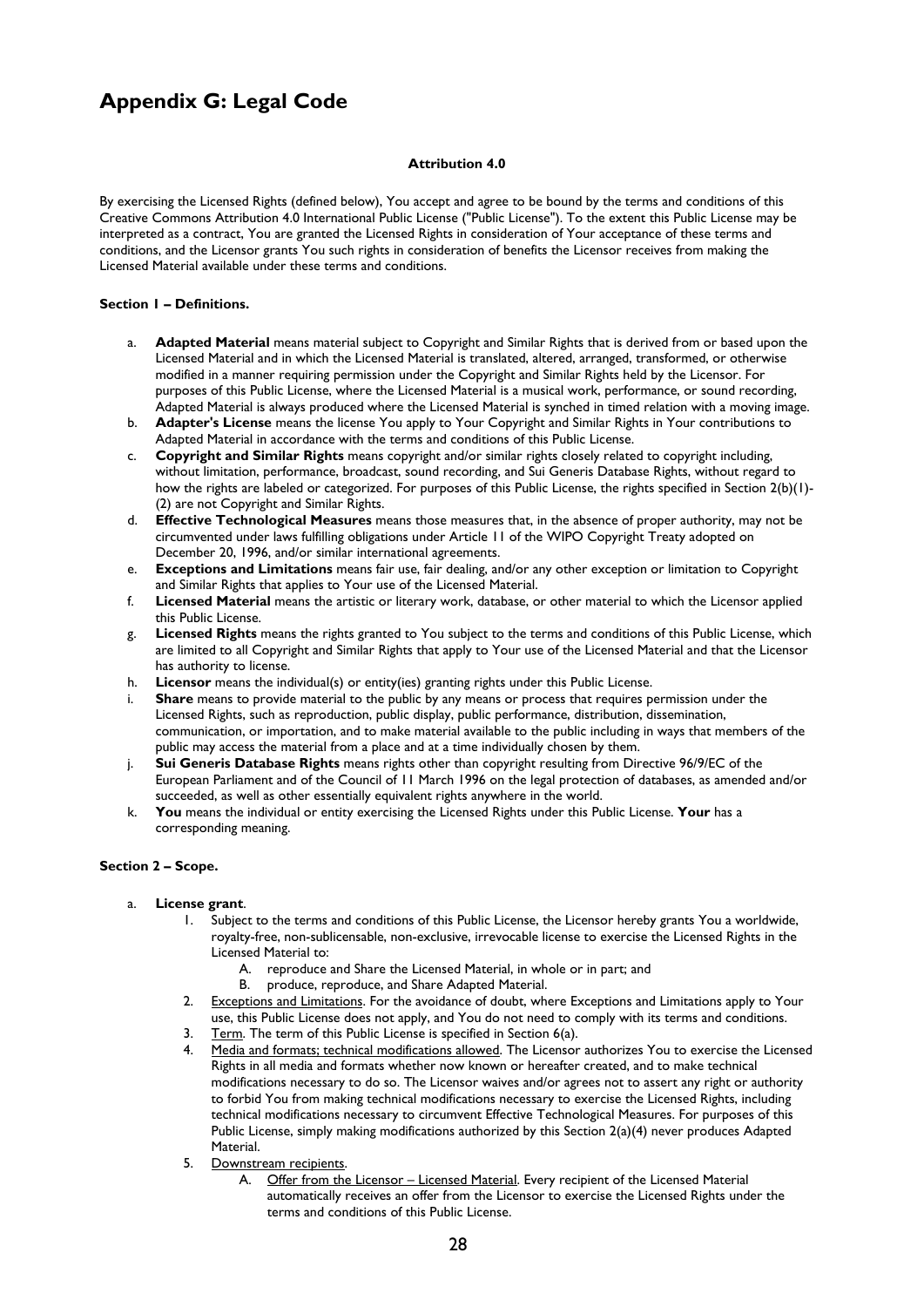- B. No downstream restrictions. You may not offer or impose any additional or different terms or conditions on, or apply any Effective Technological Measures to, the Licensed Material if doing so restricts exercise of the Licensed Rights by any recipient of the Licensed Material.
- 6. No endorsement. Nothing in this Public License constitutes or may be construed as permission to assert or imply that You are, or that Your use of the Licensed Material is, connected with, or sponsored, endorsed, or granted official status by, the Licensor or others designated to receive attribution as provided in Section 3(a)(1)(A)(i).
- b. **Other rights**.
	- 1. Moral rights, such as the right of integrity, are not licensed under this Public License, nor are publicity, privacy, and/or other similar personality rights; however, to the extent possible, the Licensor waives and/or agrees not to assert any such rights held by the Licensor to the limited extent necessary to allow You to exercise the Licensed Rights, but not otherwise.
	- 2. Patent and trademark rights are not licensed under this Public License.
	- 3. To the extent possible, the Licensor waives any right to collect royalties from You for the exercise of the Licensed Rights, whether directly or through a collecting society under any voluntary or waivable statutory or compulsory licensing scheme. In all other cases the Licensor expressly reserves any right to collect such royalties.

#### **Section 3 – License Conditions.**

Your exercise of the Licensed Rights is expressly made subject to the following conditions.

- a. **Attribution**.
	- 1. If You Share the Licensed Material (including in modified form), You must:
		- A. retain the following if it is supplied by the Licensor with the Licensed Material:
			- i. identification of the creator(s) of the Licensed Material and any others designated to receive attribution, in any reasonable manner requested by the Licensor (including by pseudonym if designated);
			- ii. a copyright notice;
			- iii. a notice that refers to this Public License;
			- iv. a notice that refers to the disclaimer of warranties;
			- v. a URI or hyperlink to the Licensed Material to the extent reasonably practicable;
		- B. indicate if You modified the Licensed Material and retain an indication of any previous modifications; and
		- C. indicate the Licensed Material is licensed under this Public License, and include the text of, or the URI or hyperlink to, this Public License.
		- 2. You may satisfy the conditions in Section  $3(a)(1)$  in any reasonable manner based on the medium, means, and context in which You Share the Licensed Material. For example, it may be reasonable to satisfy the conditions by providing a URI or hyperlink to a resource that includes the required information.
	- 3. If requested by the Licensor, You must remove any of the information required by Section  $3(a)(1)(A)$  to the extent reasonably practicable.
	- 4. If You Share Adapted Material You produce, the Adapter's License You apply must not prevent recipients of the Adapted Material from complying with this Public License.

#### **Section 4 – Sui Generis Database Rights.**

Where the Licensed Rights include Sui Generis Database Rights that apply to Your use of the Licensed Material:

- a. for the avoidance of doubt, Section 2(a)(1) grants You the right to extract, reuse, reproduce, and Share all or a substantial portion of the contents of the database;
- b. if You include all or a substantial portion of the database contents in a database in which You have Sui Generis Database Rights, then the database in which You have Sui Generis Database Rights (but not its individual contents) is Adapted Material; and
- c. You must comply with the conditions in Section 3(a) if You Share all or a substantial portion of the contents of the database.

For the avoidance of doubt, this Section 4 supplements and does not replace Your obligations under this Public License where the Licensed Rights include other Copyright and Similar Rights.

#### **Section 5 – Disclaimer of Warranties and Limitation of Liability.**

a. Unless otherwise separately undertaken by the Licensor, to the extent possible, the Licensor offers the Licensed Material as-is and as-available, and makes no representations or warranties of any kind concerning the Licensed Material, whether express, implied, statutory, or other. This includes, without limitation, warranties of title, merchantability, fitness for a particular purpose, non-infringement, absence of latent or other defects, accuracy, or the presence or absence of errors, whether or not known or discoverable. Where disclaimers of warranties are not allowed in full or in part, this disclaimer may not apply to You.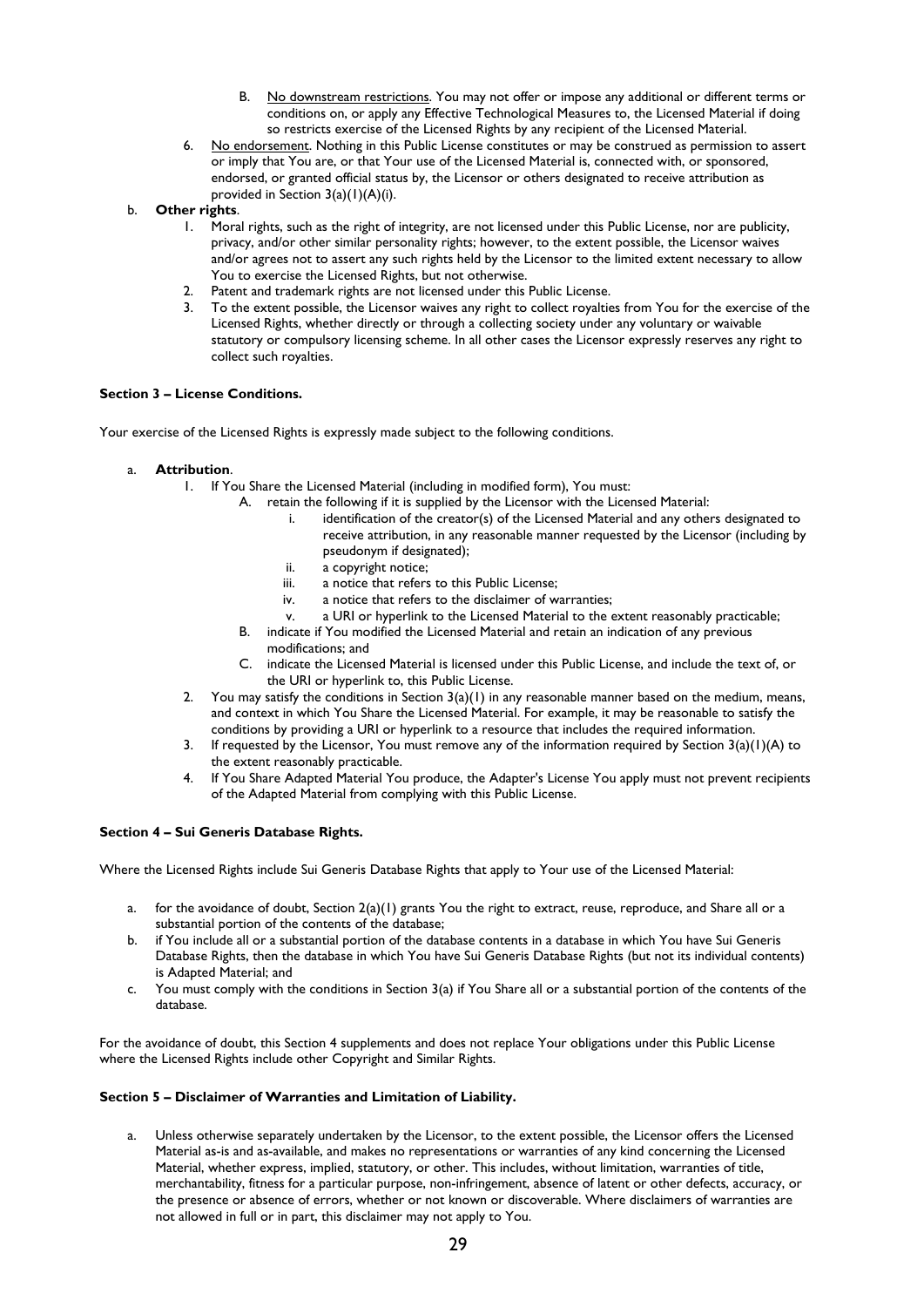- b. To the extent possible, in no event will the Licensor be liable to You on any legal theory (including, without limitation, negligence) or otherwise for any direct, special, indirect, incidental, consequential, punitive, exemplary, or other losses, costs, expenses, or damages arising out of this Public License or use of the Licensed Material, even if the Licensor has been advised of the possibility of such losses, costs, expenses, or damages. Where a limitation of liability is not allowed in full or in part, this limitation may not apply to You.
- c. The disclaimer of warranties and limitation of liability provided above shall be interpreted in a manner that, to the extent possible, most closely approximates an absolute disclaimer and waiver of all liability.

#### **Section 6 – Term and Termination.**

- a. This Public License applies for the term of the Copyright and Similar Rights licensed here. However, if You fail to comply with this Public License, then Your rights under this Public License terminate automatically.
- b. Where Your right to use the Licensed Material has terminated under Section 6(a), it reinstates:
	- 1. automatically as of the date the violation is cured, provided it is cured within 30 days of Your discovery of the violation; or
		- 2. upon express reinstatement by the Licensor.

For the avoidance of doubt, this Section 6(b) does not affect any right the Licensor may have to seek remedies for Your violations of this Public License.

- c. For the avoidance of doubt, the Licensor may also offer the Licensed Material under separate terms or conditions or stop distributing the Licensed Material at any time; however, doing so will not terminate this Public License.
- d. Sections 1, 5, 6, 7, and 8 survive termination of this Public License.

#### **Section 7 – Other Terms and Conditions.**

- a. The Licensor shall not be bound by any additional or different terms or conditions communicated by You unless expressly agreed.
- b. Any arrangements, understandings, or agreements regarding the Licensed Material not stated herein are separate from and independent of the terms and conditions of this Public License.

#### **Section 8 – Interpretation.**

- a. For the avoidance of doubt, this Public License does not, and shall not be interpreted to, reduce, limit, restrict, or impose conditions on any use of the Licensed Material that could lawfully be made without permission under this Public License.
- b. To the extent possible, if any provision of this Public License is deemed unenforceable, it shall be automatically reformed to the minimum extent necessary to make it enforceable. If the provision cannot be reformed, it shall be severed from this Public License without affecting the enforceability of the remaining terms and conditions.
- c. No term or condition of this Public License will be waived and no failure to comply consented to unless expressly agreed to by the Licensor.
- d. Nothing in this Public License constitutes or may be interpreted as a limitation upon, or waiver of, any privileges and immunities that apply to the Licensor or You, including from the legal processes of any jurisdiction or authority.

Creative Commons is not a party to its public licenses. Notwithstanding, Creative Commons may elect to apply one of its public licenses to material it publishes and in those instances will be considered the "Licensor." The text of the Creative Commons public licenses is dedicated to the public domain under the CC0 Public Domain Dedication. Except for the limited purpose of indicating that material is shared under a Creative Commons public license or as otherwise permitted by the Creative Commons policies published at creativecommons.org/policies, Creative Commons does not authorize the use of the trademark "Creative Commons" or any other trademark or logo of Creative Commons without its prior written consent including, without limitation, in connection with any unauthorized modifications to any of its public licenses or any other arrangements, understandings, or agreements concerning use of licensed material. For the avoidance of doubt, this paragraph does not form part of the public licenses.

Creative Commons may be contacted at creativecommons.org.